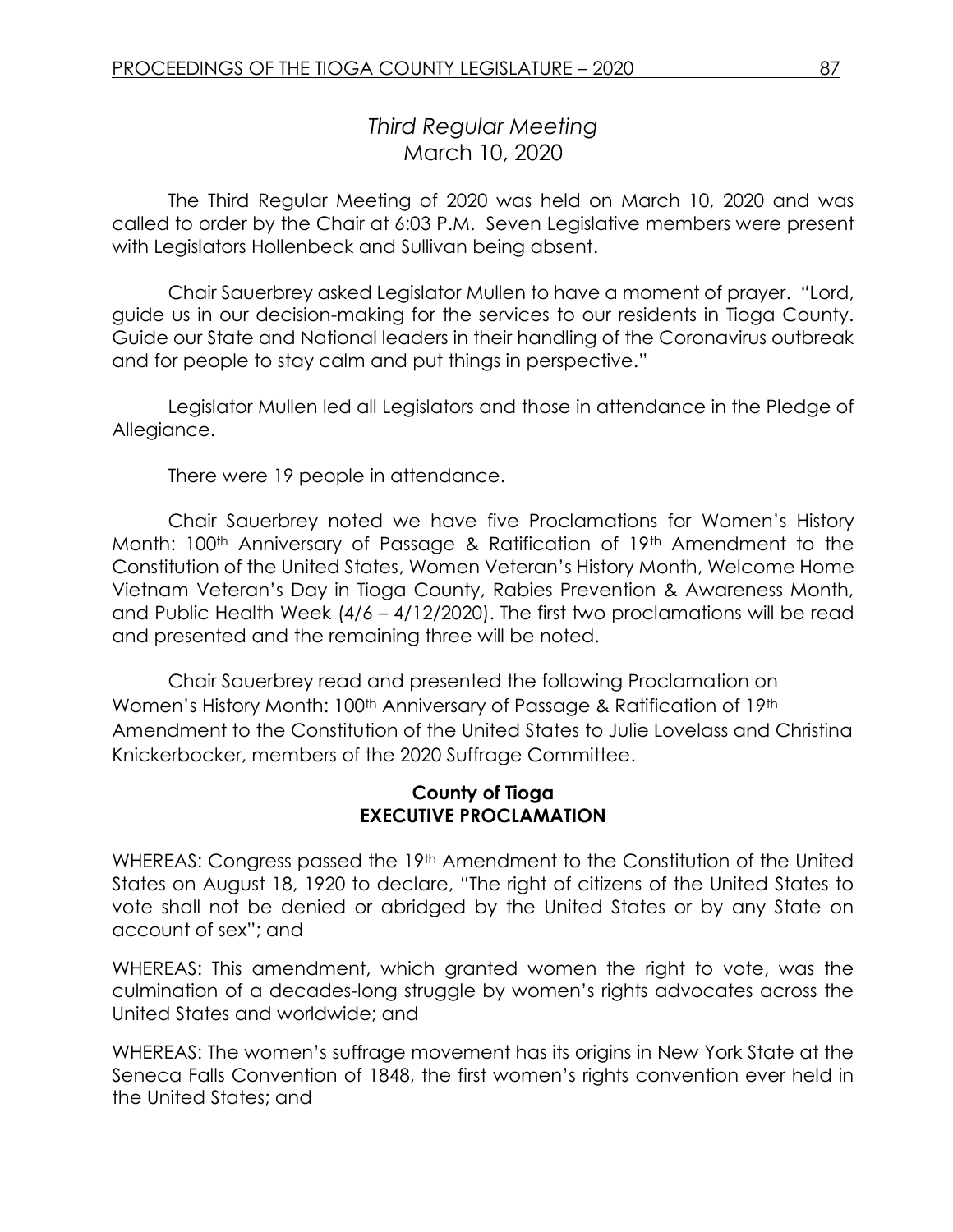WHEREAS: In the following decades, women marched, protested, lobbied, and even went to jail in the fight for equal treatment under the law; and

WHEREAS: New York women were on the front lines in the fight for suffrage, including Susan B. Anthony, Alva Vanderbilt Belmont, and Carrie Chapman Catt; and

WHEREAS: Tioga County women were leaders in the suffrage movement, including Elizabeth B. Chatfield and Belva Lockwood; and

WHEREAS: The ratification of the 19<sup>th</sup> Amendment represented a major victory and a turning point in the women's rights movement, ensuring women could more fully participate in our democracy and fundamentally changing the role of women in the civic life of our nation; and

WHEREAS: This amendment changed the face of the American electorate forever and opened the door to women serving in local government; and

WHEREAS: August 26, 2020 marks the centennial of the 19<sup>th</sup> Amendment becoming a part of the United States Constitution, and this historical milestone is to be lauded and celebrated; therefore

THE NEW YORK STATE ASSOCIATION OF COUNTIES (NYSAC) along with THE TIOGA COUNTY LEGISLATURE celebrates the

### **100th Anniversary of the Passage and Ratification of the 19th Amendment to the Constitution of the United States**

and that NYSAC and Tioga County Legislature honors those who played a role of the ratification of the 19th Amendment in further promoting the core values of our democracy as promised by the Constitution of the United States.

Chair Sauerbrey spoke. "This year, we are going to be celebrating all year long with activities going on throughout the County, especially in August."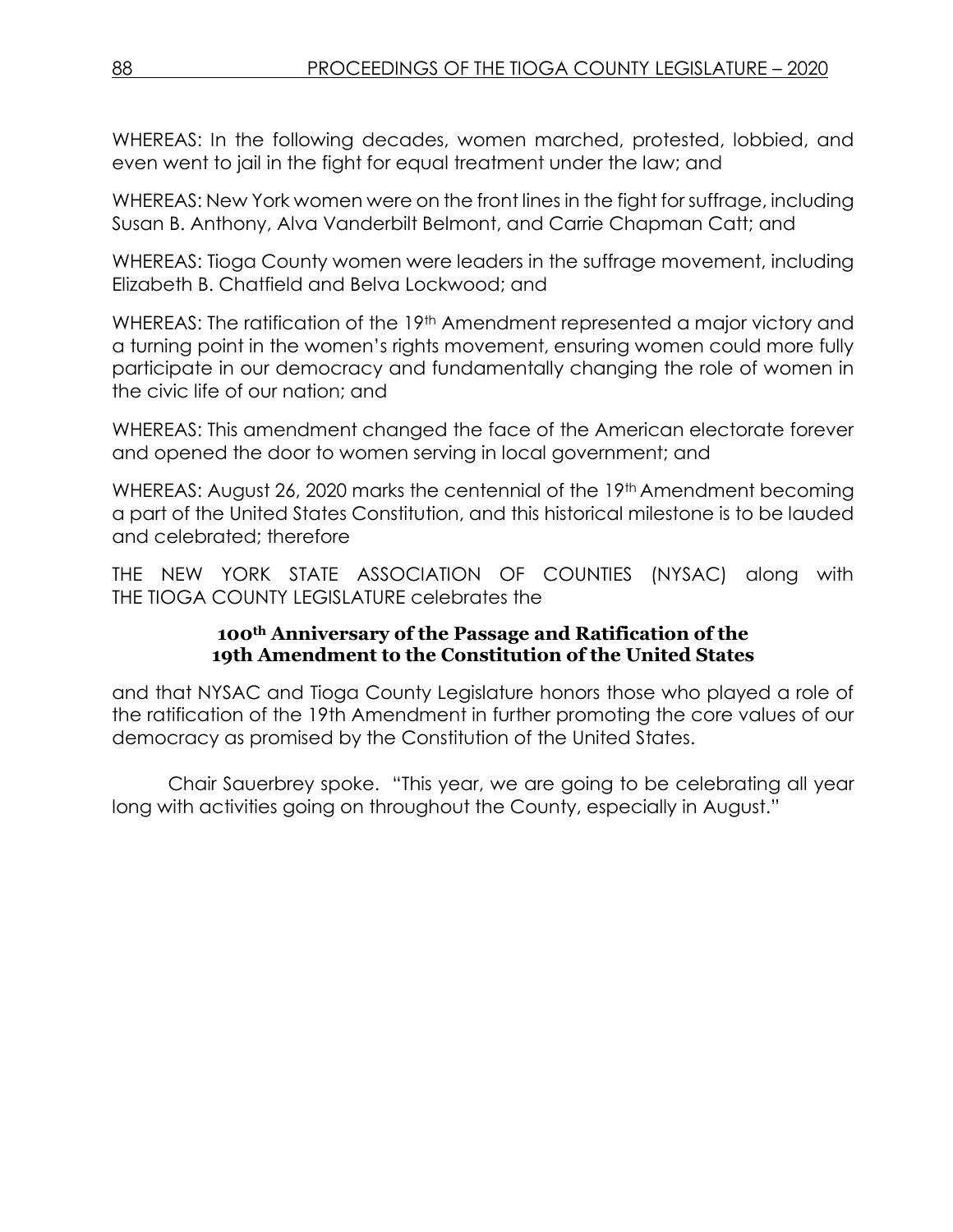Legislator Balliet read and presented the following Proclamation on Women Veteran's History Month to Bonnie Hand, Tioga County Veterans Service Officer.

# **COUNTY OF TIOGA EXECUTIVE PROCLAMATION**

WHEREAS: March is National Women's History Month; and

WHEREAS: As the role of women in the military continues to expand, so does the number of women currently serving on Active Duty, in the Guard and Reserve with numbers totaling about 359,315; and

WHEREAS: There are approximately 1.82 million women veterans nationwide, as well as approximately 470 women veterans residing here in Tioga County; and

WHEREAS: Women veterans and service members are not recognized or acknowledged for that service and the sacrifices they made; and

WHEREAS: To recognize women for their service, sacrifice, accomplishments and advancements in service to their country and to acknowledge that they are veterans; therefore

THE TIOGA COUNTY LEGISLATURE does hereby proclaim

# **March as "Women Veteran's History Month" in Tioga County**

and encourages Tioga County citizens to honor, acknowledge and recognize all women who have served and continue to serve in our nation's Armed Forces.

Chair Sauerbrey spoke. "There will be a special event honoring women veterans and caregivers of the military on March 24, 2020 at the American Legion in Owego, NY."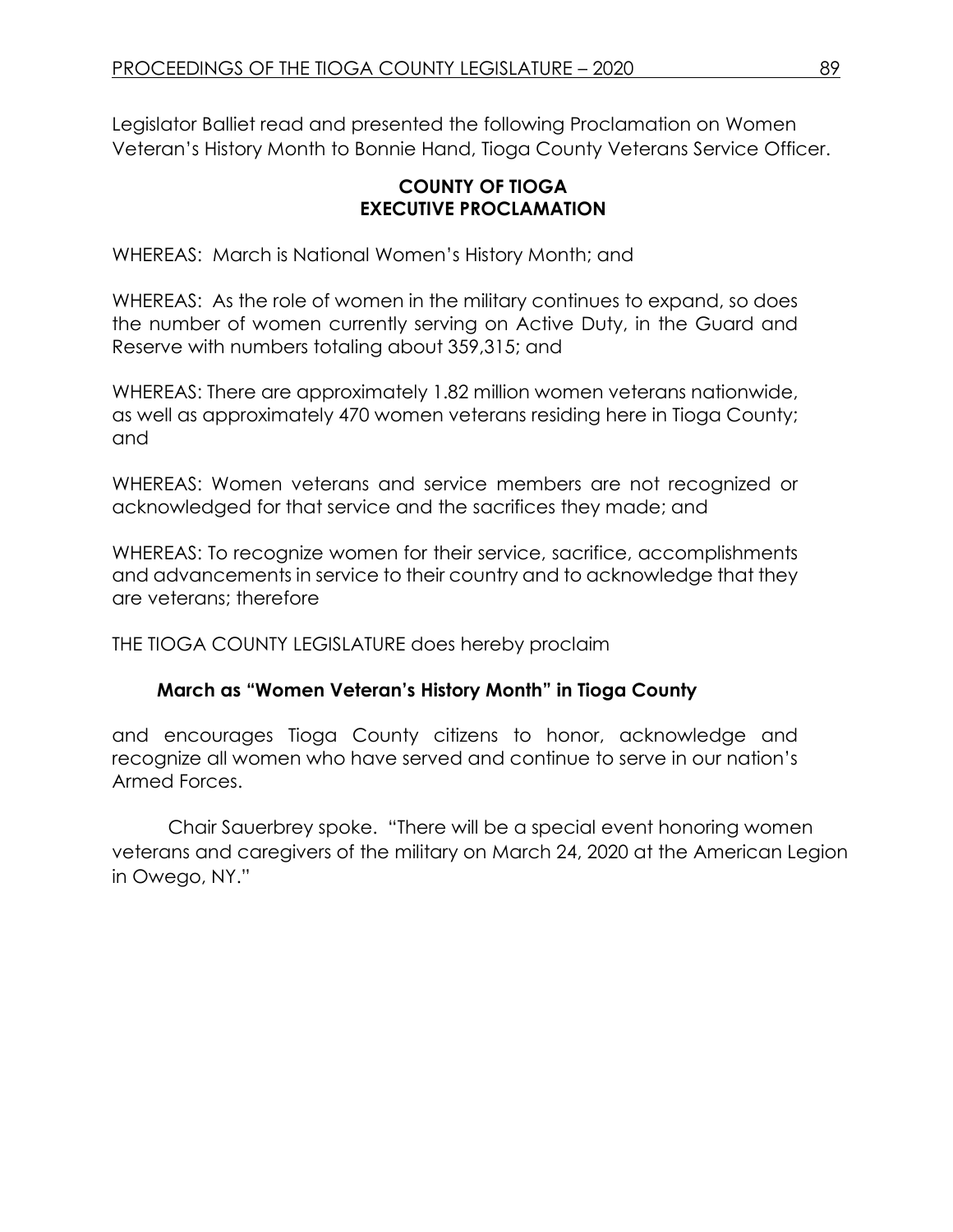# **COUNTY OF TIOGA EXECUTIVE PROCLAMATION**

WHEREAS: March 29, 2020 is National Vietnam War Veterans Day; and

WHEREAS: More than 9 million men and women served during the Vietnam War with 2.7 million serving in Vietnam itself, and with 58,272 giving the ultimate sacrifice for their Country. Tioga County has 4,623 veterans living here in Tioga County, many of whom are Vietnam Era veterans; and

WHEREAS: To recognize their service and sacrifice and the failure of our nation to offer them proper respect and gratitude when they returned home at the end of the Vietnam War; therefore

THE TIOGA COUNTY LEGISLATURE does hereby proclaim

# **March 29, 2020 as "Welcome Home Vietnam Veterans Day" in Tioga County**

and encourages Tioga County citizens to honor Vietnam War Veterans Day in appreciation of our Tioga County Veterans who have served.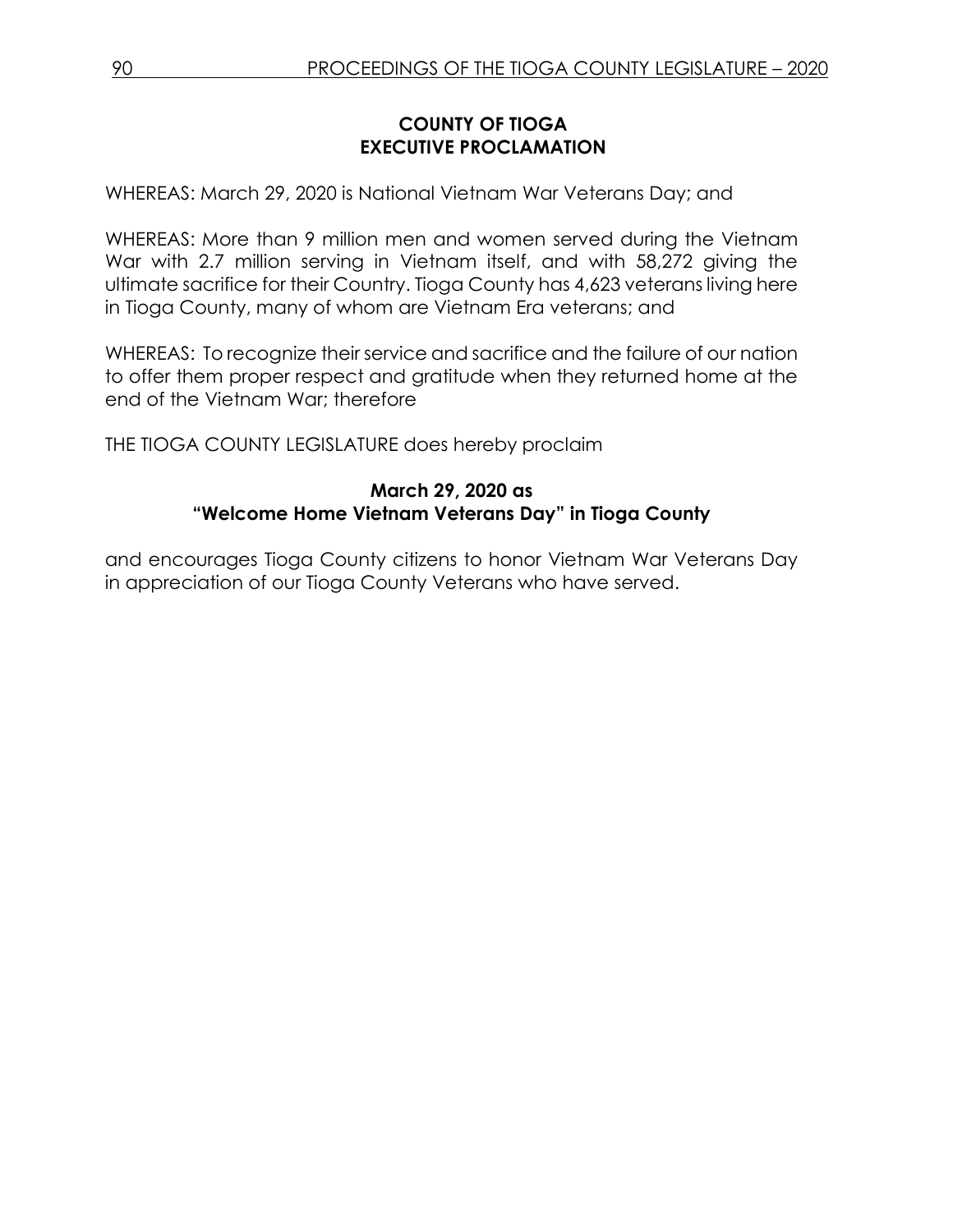#### **COUNTY OF TIOGA EXECUTIVE PROCLAMATION**

WHEREAS: Rabies is a contagious and fatal virus that is spread among dogs, cats, bats, raccoons, foxes and other mammals, including humans; and if left untreated has a 100% fatality rate for humans; and

WHEREAS: It is vital to notify Tioga County Public Health of all animal bites and wild animal exposures, including bats, due to the potential risk of rabies; and

WHEREAS: In 2019, Tioga County Public Health tested a total of 48 animals for rabies and 9 tested positive including: 1 deer, 4 foxes, 3 raccoons, and a bat. Additionally, over 40 residents received preventative rabies treatment.

WHEREAS: With animal vaccination, rabies is preventable; and

WHEREAS: New York State law requires all dogs, cats, and ferrets get their first rabies vaccination no later than four months of age and their second rabies shot within one year. Thereafter, a booster shot is required every three years; and

WHEREAS: In 2019 Tioga County Public Health vaccinated over 1,000 animals at rabies vaccination clinics throughout the county; and

WHEREAS: Tioga County Public Health will be hosting their next rabies vaccination clinic on March 26, 2020 at the Waverly Village Barn; therefore

THE TIOGA COUNTY LEGISLATURE does hereby proclaim the month of March 2020 as

# **RABIES PREVENTION & AWARENESS MONTH**

and urges all the citizens of Tioga County to vaccinate their pets against rabies.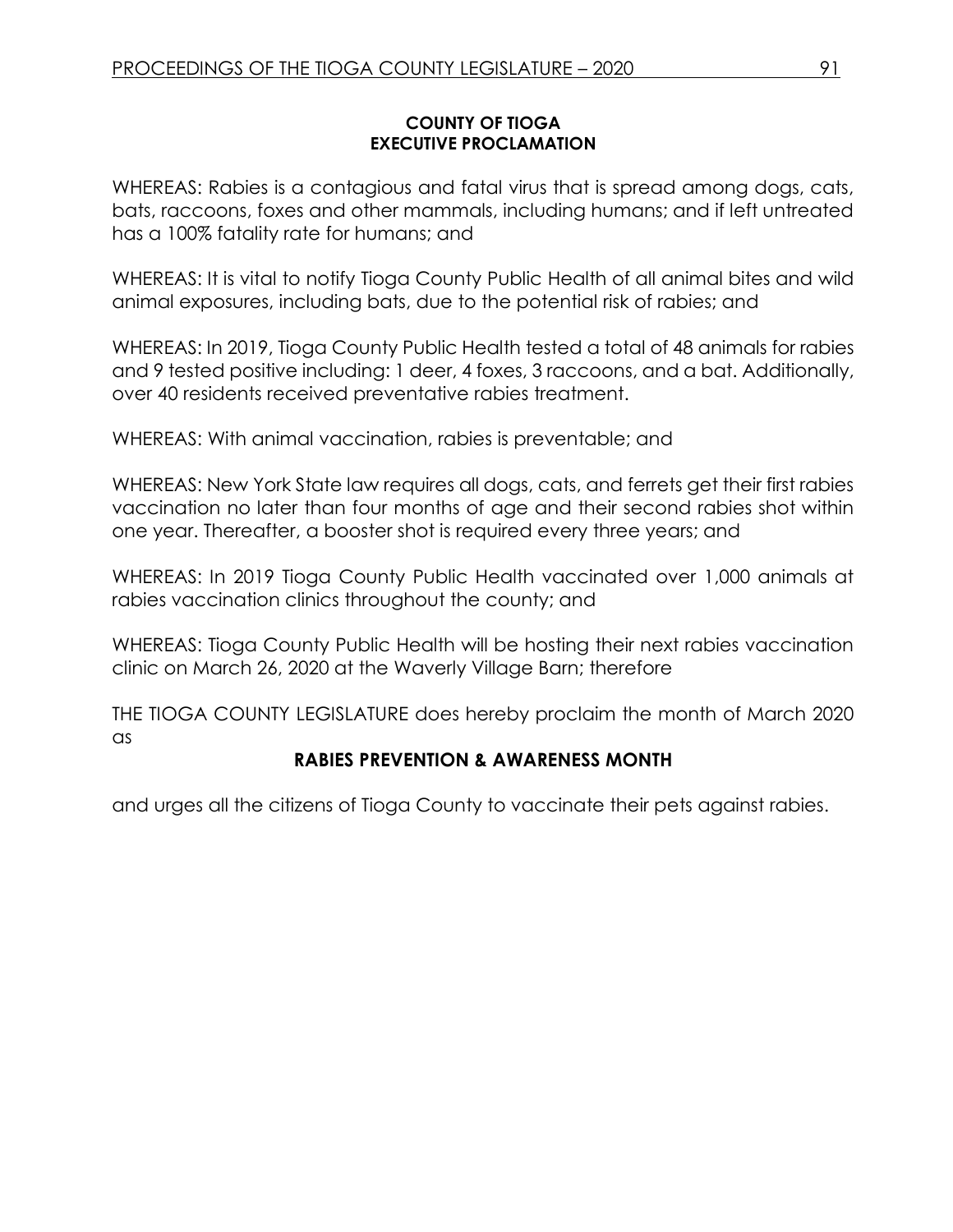# **COUNTY OF TIOGA EXECUTIVE PROCLAMATION**

WHEREAS: The people of Tioga County benefit every day from the efforts of the public health workforce when eating at restaurants, drinking tap water, and learning about prevention of deadly diseases; and

WHEREAS: Public health activities work to protect Tioga County residents from infectious and chronic diseases, environmental hazards, unintentional injuries and violence; and

WHEREAS: Educating people about the benefits of healthy behaviors is an essential element in attaining good health and preventing premature illness and death; and

WHEREAS: Public health efforts alone cannot accomplish the goal of a healthier Tioga without cooperation and partnership with communities and individuals; and

WHEREAS: Each of us needs to do our part by taking personal responsibility to improve behaviors by not using tobacco, making time for regular, safe physical activity and eating more fruits and vegetables in order to prevent disease; and

WHEREAS: National Public Health Week provides an opportunity for our county to learn about public health concerns, like Coronavirus, and success stories that are vital to healthy communities, such as immunizing against infectious disease, maintaining good nutritional standards, ensuring safe living conditions, preventing lead poisoning and providing good prenatal care; and

WHEREAS: The residents of Tioga County recognize the essential role public health plays in their everyday lives; therefore be it

RESOLVED: THE TIOGA COUNTY LEGISLATURE does hereby proclaim the week of April 6 – 12, 2020 as

# **PUBLIC HEALTH WEEK**

and urges all residents to take steps to educate themselves, their families, and the community about the role of public health in our community.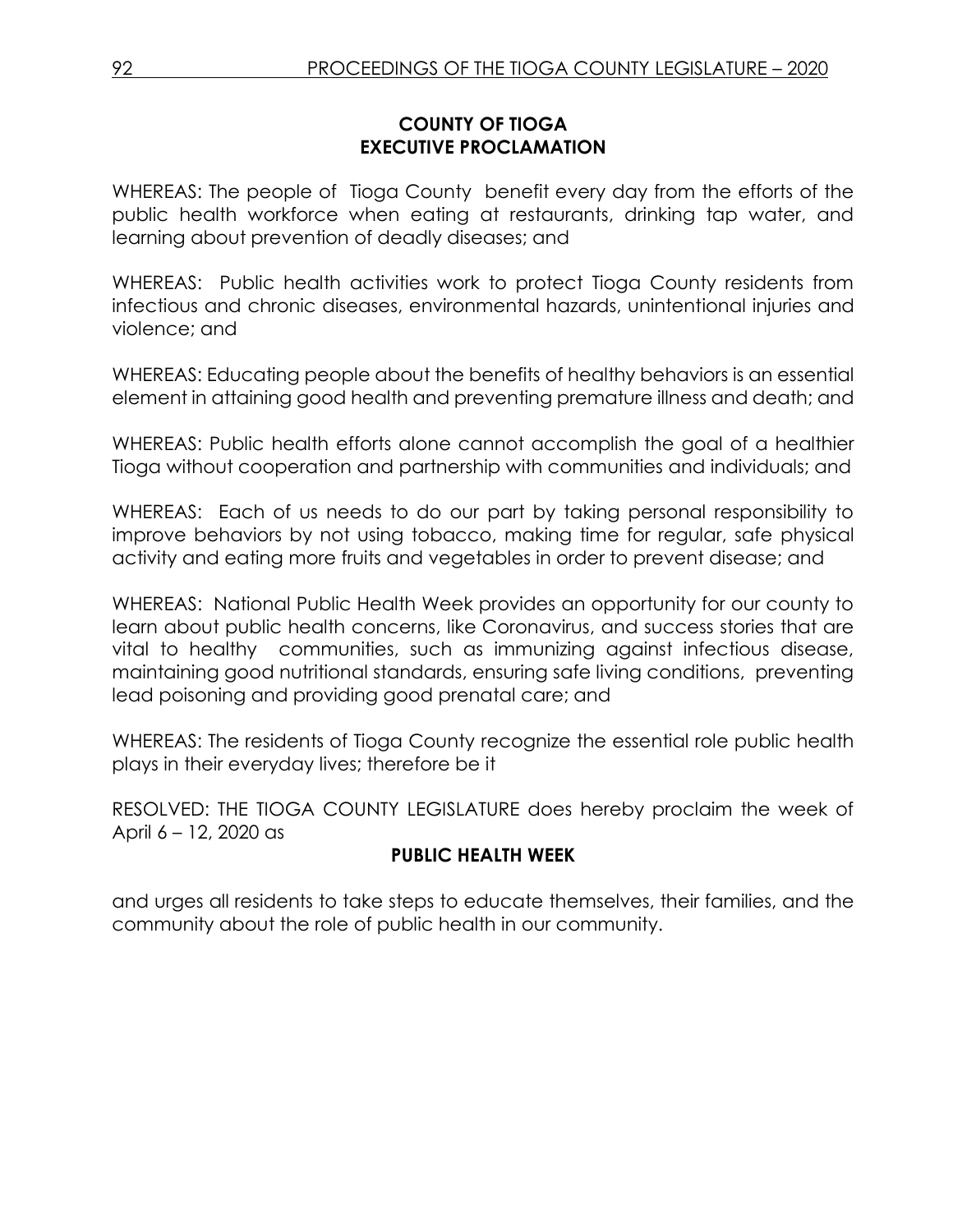Chair Sauerbrey presented the State of the County Address for 2019 as follows:

New York State Counties deliver vital programs and services to the people in their communities. They are at the heart of our state, working directly with and for their residents. However, over the past three years the direction has been diverted by the State of New York and by the mandated programs that are pushed down to the county.

In order to achieve the goals of delivering the quality public services demanded by taxpayers, counties rely on a strong and consistent fiscal partnership with the State however, recent changes in the legal system, laws and mandates have greatly affected Tioga County Government and specifically the workflow in the County Attorney's Office. In 2019, the County Attorney's Office worked on implementing a series of wide ranging Criminal Justice Reforms. These reforms have brought about great changes to both the adult and juvenile justice systems.

The 2019-2020 New York State Budget includes criminal justice reforms that limit bail, amend the discovery and speedy trial process, change civil asset forfeiture, and improve the community re-entry process.

Due to changes in the law, Tioga County has completely changed the arraignment process for criminal defendants. We created a new centralized arraignment court and holding facility. Law Enforcement is now able to drop off an arrestee at the public safety facility and held there until the next court session. This collective effort involved the County Attorney's Office, the Probation Department, Sheriff's Office, Public Defender's Office, local justice court officials and the NYS Office of Court Administration to get this Centralized Arraignment Part (CAP Court) program up and running.

Changes affect many departments across the county. Finding a solution for CAP Court (centralized arraignment part), required locating, planning and training staff for the new CAP Court at the Sheriff's Office. Implementation of new policies and training was required for the new Discovery Legislation along with extensive recordkeeping to insure the DA and Public Defender get accurate information.

Tioga County has been a front-runner in ensuring that defendants have counsel at each court appearance. Tioga was one of the first counties to provide counsel at all daytime arraignments and with the CAP Court has implemented what the NYS Office of Indigent Legal Services has called a model program to implement required changes to public defender services.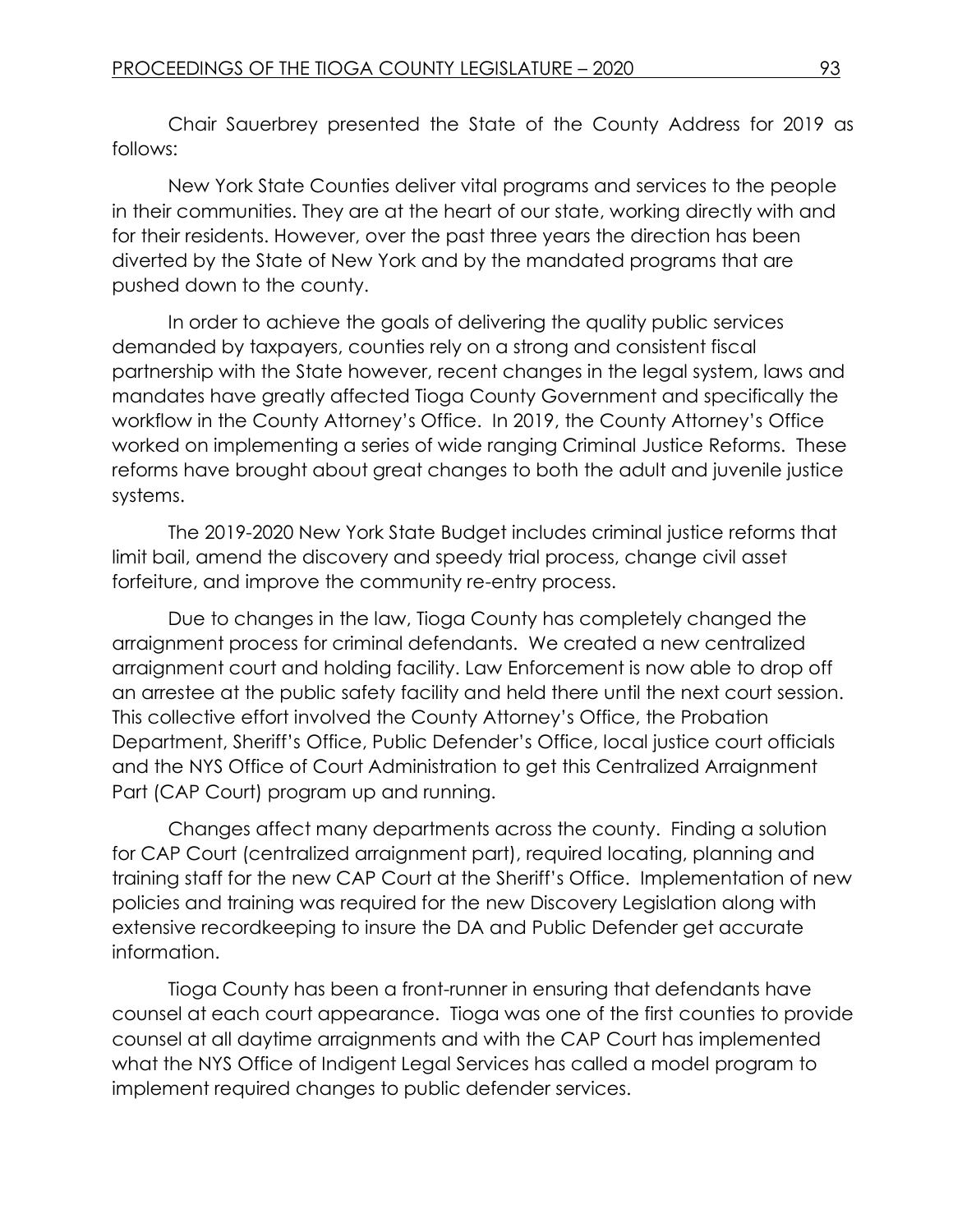Changes in the law affect departments across the county. Buildings and Grounds created space within a space to facilitate current and new employees in the District Attorney's Office and the County Attorney's Office. The new hires are required because of mandates from New York State.

Unfunded mandates from New York State continued to affect the Tioga County Probation Department last year. Revenue from New York State remained flat for the seventh year in a row, with state funds covering only 9% of the Probation Department budget, the other 91% covered by Tioga County taxpayers.

Probation provided detailed investigations to 20 different courts in Tioga County prior to sentencing hearings. The Department also supervised almost 300 adults and juveniles who were court ordered to variable terms of supervision.

Using Raise the Age money, we were able to contract with an agency, Cayuga Counseling Services, to provide daily contact with schools and juveniles involved with the department. We initiated an evidence-based intervention program for juveniles called Decision Points.

The Governor's 2021 Executive Budget contains several proposals that will have a significant negative effect on local taxpayers. What is concerning about this is the modification of the existing local share Medicaid caps and the capping of Federal Affordable Care Act credit that flows to counties. These provisions lack clarity, a clear rationale, and do not solve the problems at the heart of the current \$4 billion Medicaid shortfall.

The local Medicaid cost cap remains the most important, meaningful property tax reduction, and mandate relief initiative enacted by the State in decades. Stepping back from this policy will threaten counties' capacity to stay within the property tax cap. In the future, this could affect our ability to fund outside agencies such as veterans services, libraries, and museums.

Mirroring the national trend, Tioga County continues to see an increasing number of youth and young adults with challenging behaviors, trauma, and mental health concerns, which significantly impacts the PINS (Persons in Need of Supervision) Diversion services. In addition, New York State ended funding for services for this population, increasing the challenge of meeting their needs.

The Department increased collaboration with multiple agencies including Veterans Services, Rehabilitation Support Services, Tioga County Law Department, and Tioga County Probation Department in a growing effort to better serve the families they are working with.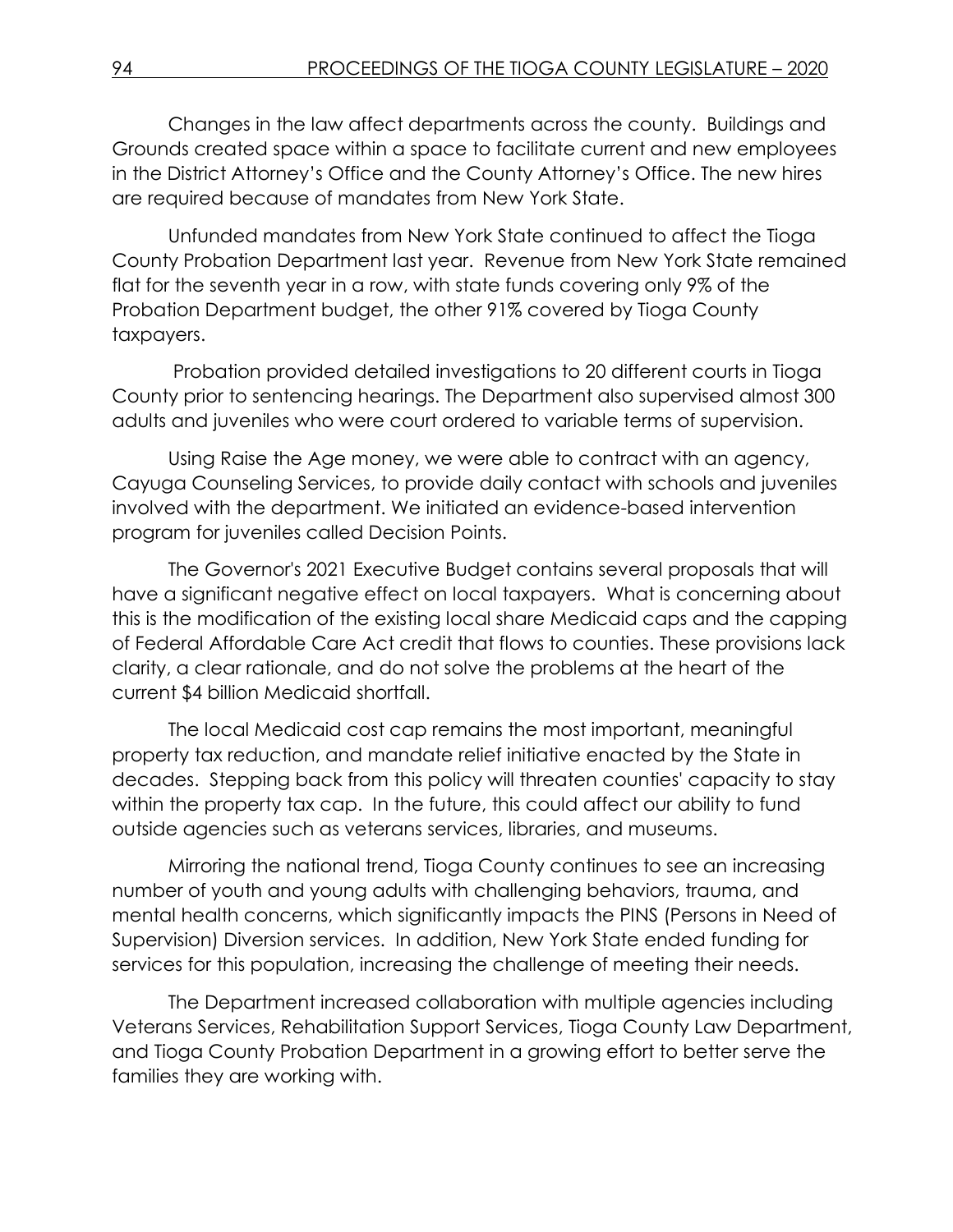The average number of families in the Family Assistance caseload reached the lowest levels in decades. A low unemployment rate and job opportunities allowed our consumers to maintain gainful employment in record numbers.

The Mental Hygiene Department continues to offer a comprehensive range of care for citizens of Tioga County who have needs related to Mental Health, Substance Abuse, and/or Developmental Disabilities. They have been on the frontlines in dealing with the negative impacts of Opiate/Opioid addiction.

They are extremely proud of their two coalitions; Tioga Allies in Substance Abuse Prevention Services (ASP) and the Suicide Prevention Coalition they support that provide valuable service to Tioga County.

The new Dental Van "Tioga Smiles", went into action in 2019 and in the first year provided about 2,000 dental screenings.

The Community Health Assessment (CHA) and Community Health Improvement Plan was completed which identified health behaviors and how they relate to poor or good health outcomes. Working with their partners, the goal is to make Tioga the healthiest county in NY.

Public Health hit the ground running this year as Coronavirus appeared, and continues to make headlines. Yes, COVID-19 is a threat, one of many that they continuously monitor and manage; be it disease outbreaks or environmental exposures. Public Health remains proactively engaged providing Tioga County with a robust public health presence focused on prevention, and when warranted, response, against both existing and emerging public health threats.

The Tioga Career Center continues to bring us good news. This week the sixth annual Job Fair was held on March 11 in Owego with about 90 businesses participating. In order to participate the businesses must have jobs and if anyone wants to work, there is a job for you. Our unemployment rate is down; jobs are plentiful.

Information Technology and Communication Services (ITCS Department) has been busy throughout the year gearing up for significant projects and making steady improvements to the County's technology infrastructure.

As part of a Shared Services Project, ITCS has been working with the Town of Owego, Village of Waverly, and Town of Barton. This will bring them valuable technical assistance and significant cost savings. The County is able to spread its existing cost structure across a larger base, resulting in net savings for all parties.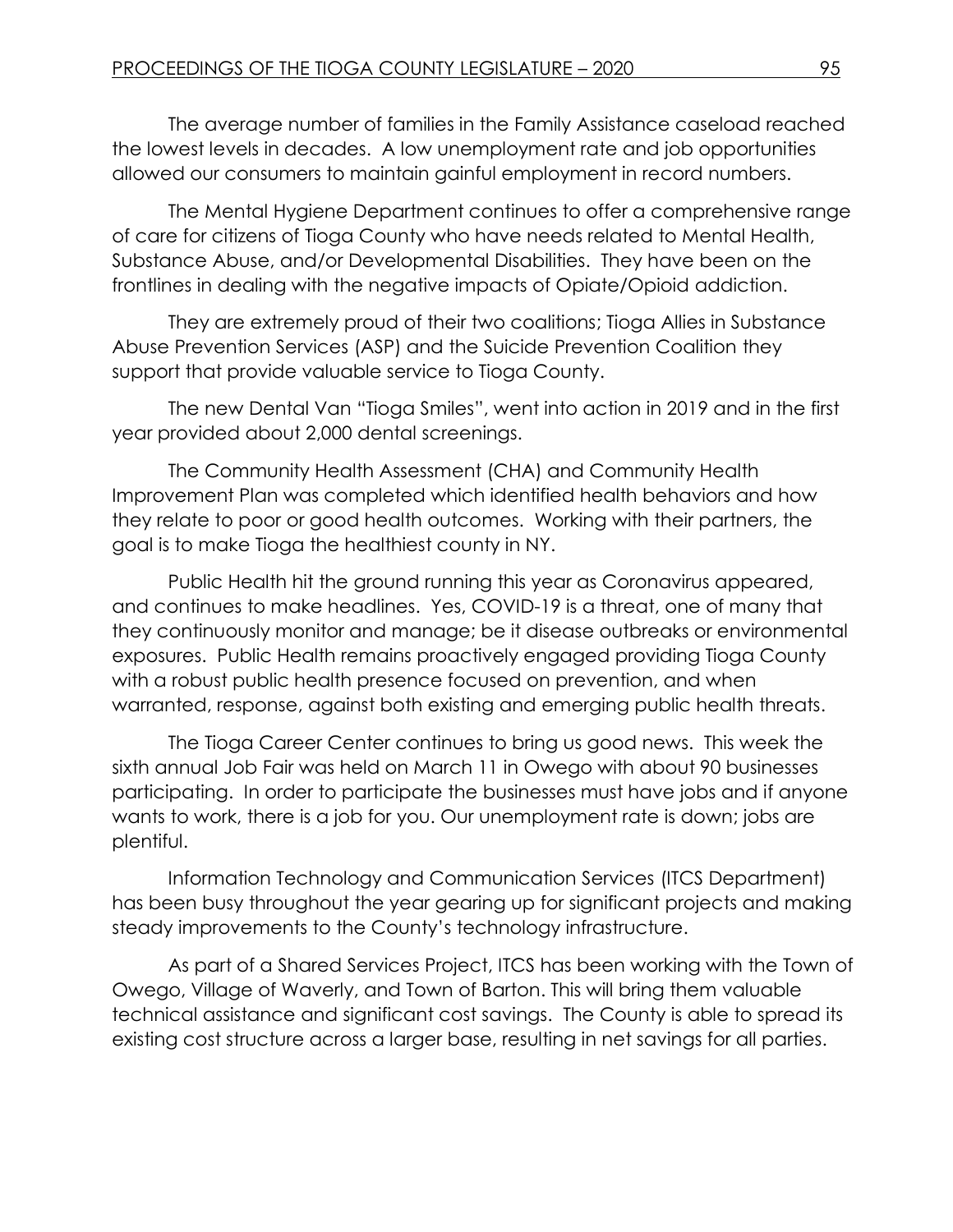Looking into 2020, the department will continue onboarding the three shared services municipalities and integrating their operations into the County infrastructure.

Our Chief Information Officer is leading County efforts to facilitate additional construction of broadband to the rural or underserved areas of the County.

Last fall, the Personnel Department instituted an online application portal to allow applicants to apply for examinations and vacancies online, as well as pay application fees electronically.

The Institute for Advancement offered three additional advanced training sessions, which were Budget Preparation & MUNIS, Interviewing and Hiring, and Workplace Ethics.

As of October 1st, airline travelers will not be able to board a domestic flight without a REAL ID compliant identity document and visitors to Federal buildings and military bases will need a REAL ID for entry. The Tioga County DMV Office has been extremely busy meeting the demand for upgraded REAL ID driver's licenses to meet the October 1st deadline.

Counties play an important role in sustainable waste management in New York State. However, the future of these operations is threatened by global market volatility that has resulted in unsustainable cost increases. This along with the recent challenges has affected Tioga County as to how our recycling programs will look in the future. We are looking at better, more effective ways of recycling while educating the public how to reduce, reuse, and recycle.

2019 was an amazing year for the Veterans Service Agency. They were busy with continued outreach programs including informational sessions; specific programs remembering Vietnam Veterans, STOP 22, and Field of the Forgotten Fallen display. The Annual Veterans Expo brings together many programs and people that are beneficial to our veterans and their families. March is a busy month with special events throughout the month including the first recognition event of Women Veterans as we celebrate Women's' History Month.

### **More Good News: Under Economic Development and Planning.**

The newly created Tioga County Property Development Corporation (Land Bank) was successful in demolishing seven properties in the Village of Waverly and three properties in the Village of Owego that were considered blighted properties. Additionally, two properties in the Village of Waverly were readied for renovation.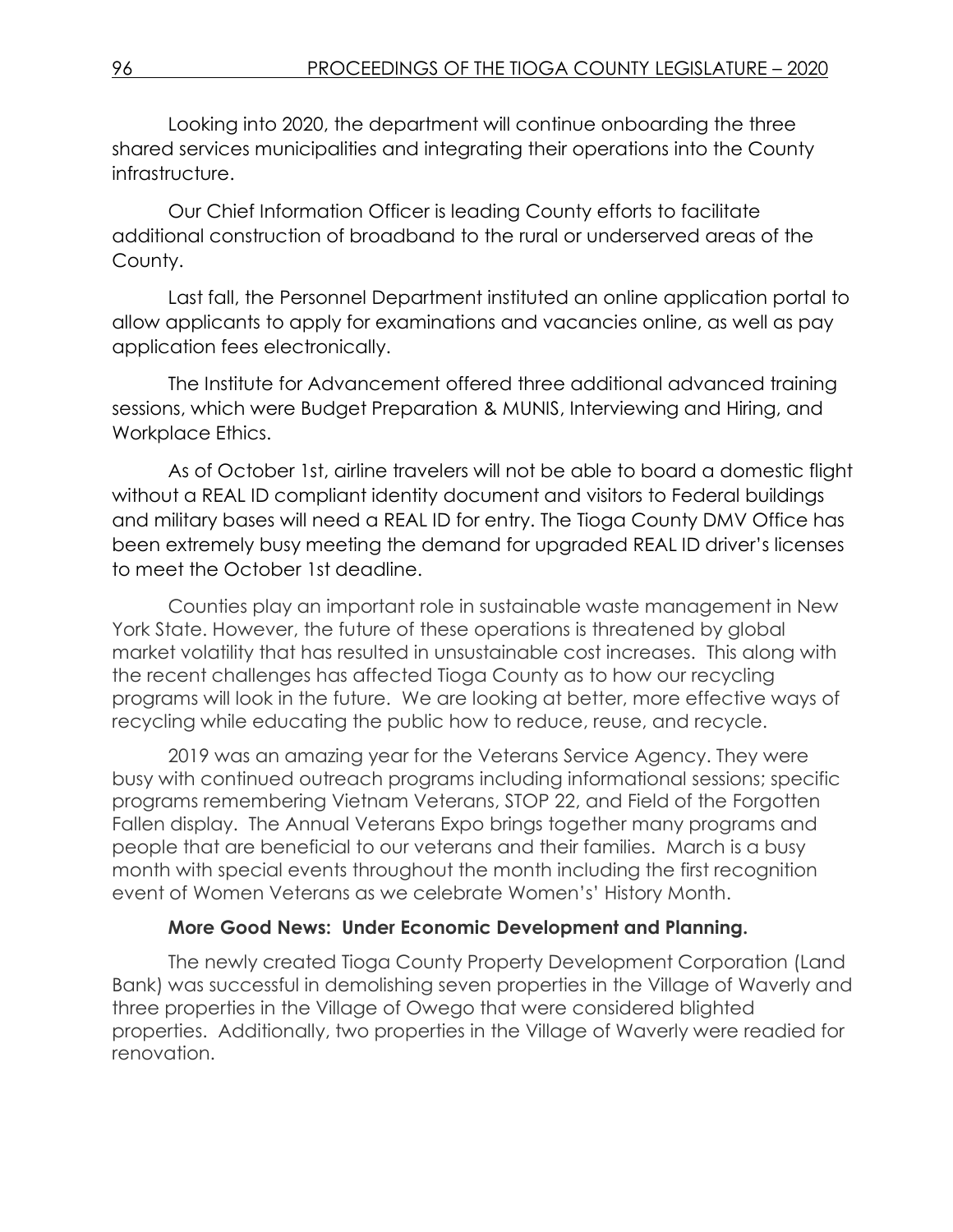A new company arrived - Voight and Schweitzer New York Galvanizing broke ground and completed construction on their \$15.5 million steel galvanization plant in the Town of Owego. It is expected V&S will employ close to 60 people once running at full capacity.

The Workforce Pipeline Strategy remains in the forefront of our activities by Identifying priorities and actions needed to help employers attract and develop talent for today and for the future. The goal is to connect local school districts and higher learning institutions with employers to create a highly qualified and skilled workforce pipeline for Tioga County.

Groundwork was laid for a successful 2020 Census with numerous outreach efforts to make residents aware of the importance of participating in the Census. Tioga Counts!

The Real Property Office works in conjunction with the County's GIS Mapping Technician in the maintenance of the County tax map, which is extremely important when it comes to the Census.

Work in partnership with the Village of Owego is ongoing, as ED&P is working with the Village for the 32 upcoming Downtown Revitalization Initiative projects that will be in position to move forward in 2020.

The end of the decade brought more than fifty statewide Election Law changes, updated regulations, and new procedures to the Board of Elections. The most prominent change was the implementation of Early Voting. For the first time in New York State, every county offered voters an opportunity to vote early for nine days prior to the General Election.

Upgrading our Emergency Communications System has been a key focus and after several years of research, a plan is in place to replace the current radio system. Upgrades will be made to the 911 Dispatch Center, increasing the number of radio towers and upgrading our radio equipment. This will allow interoperable communications between police, fire, EMS, and local government, as well as making it possible for our emergency service agencies to be able to communicate with surrounding counties. This is a multi-year program and will be a major improvement for the safety of Tioga County residents.

It is important that you learn about the projects and the challenges we face on a daily basis. If you followed the presentation you heard me mention numerous times that our Legislators and employees work together to solve issues and make improvements. That is how it works around here. We work together to meet the challenges to serve people of Tioga County. We will continue to do so no matter the challenge.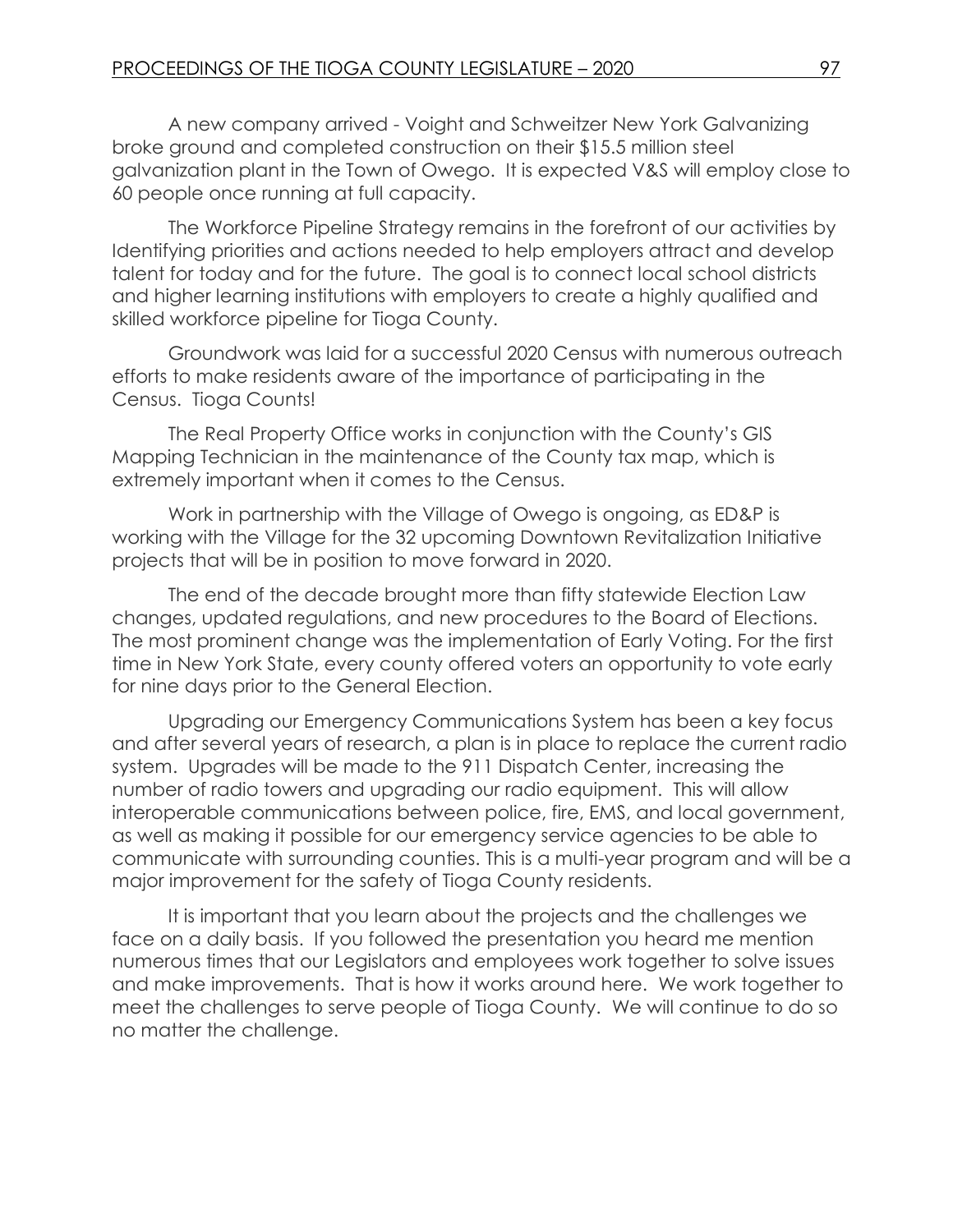There was no Privilege of the Floor.

Legislator Roberts made a motion to approve the minutes of February 11 and 20, 2020, seconded by Legislator Standinger and carried.

Chair Sauerbrey stated all Legislative Committees met this month and the minutes are or will be on file with the Clerk of the Legislature.

Legislator Monell moved for the adoption of the following resolution, seconded by Legislator Mullen.

REFERRED TO: LEGISLATIVE WORKSESSION

| RESOLUTION NO. 68-20 | <b>RE-APPOINT MEMBER</b> |
|----------------------|--------------------------|
|                      | <b>BOARD OF ETHICS</b>   |

WHEREAS: Barbara Crannell's term on the Board of Ethics expires as of March 31, 2020; and

WHEREAS: Barbara Crannell has expressed an interest and willingness to serve another term on the Board of Ethics; therefore be it

RESOLVED: That Barbara Crannell is hereby re-appointed to the Board of Ethics for a term of April 1, 2020 through March 31, 2023.

ROLL CALL VOTE

Yes – Legislators Mullen, Sauerbrey, Roberts, Standinger, Weston, Balliet, and Monell.

No – None.

Absent – Legislators Hollenbeck and Sullivan.

RESOLUTION ADOPTED.

Legislator Mullen moved for the adoption of the following resolution, seconded by Legislator Monell.

REFERRED TO: LEGISLATIVE WORKSESSION

RESOLUTION NO. 69-20 *RE-APPOINT MEMBER BOARD OF ETHICS*

WHEREAS: Joan Case's term on the Board of Ethics expires as of March 31, 2020; and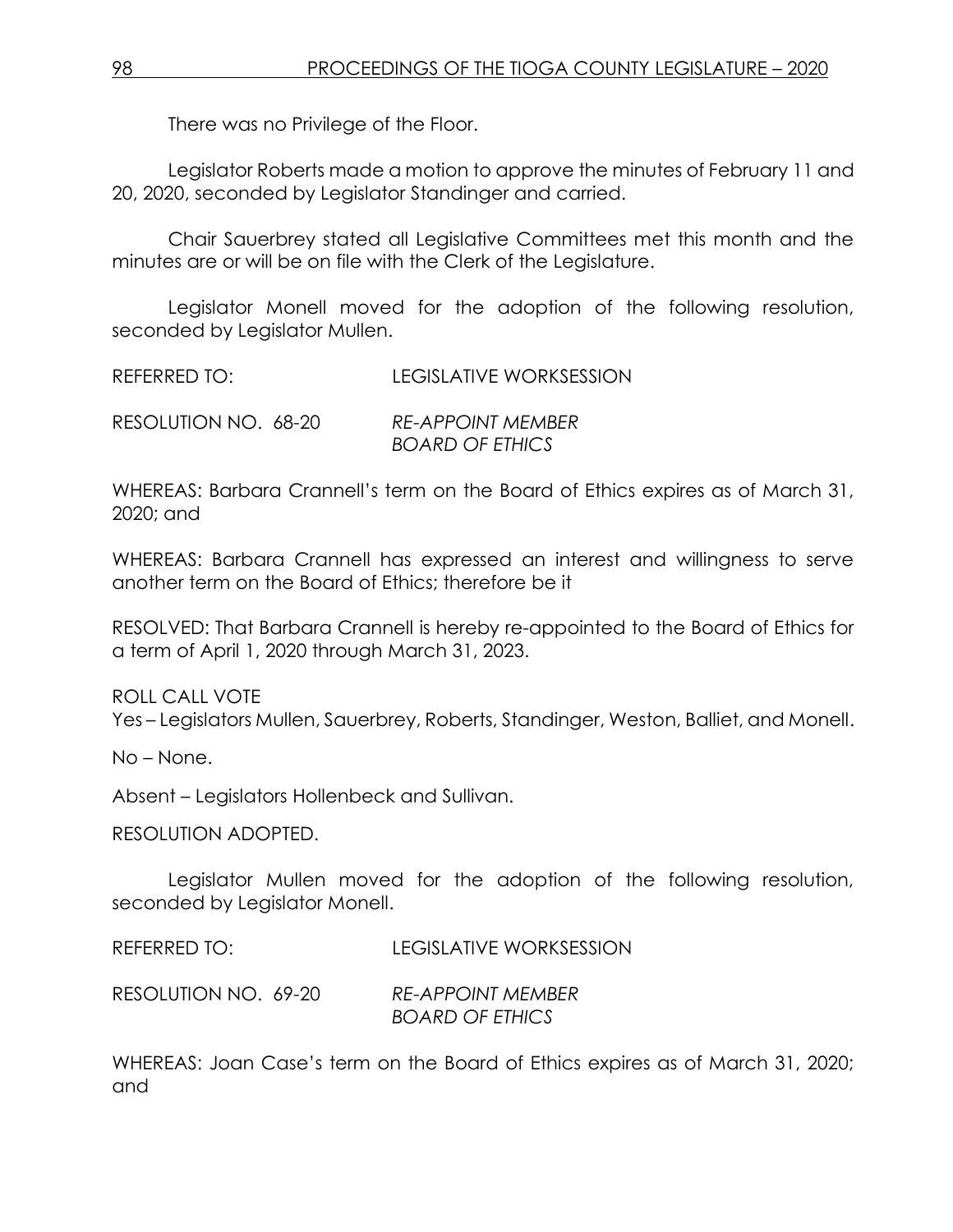WHEREAS: Joan Case has expressed an interest and willingness to serve another term on the Board of Ethics; therefore be it

RESOLVED: That Joan Case is hereby re-appointed to the Board of Ethics for a term of April 1, 2020 through March 31, 2023.

ROLL CALL VOTE

Yes – Legislators Mullen, Sauerbrey, Roberts, Standinger, Weston, Balliet, and Monell.

No – None.

Absent – Legislators Hollenbeck and Sullivan.

RESOLUTION ADOPTED.

Legislator Mullen moved for the adoption of the following resolution, seconded by Legislator Standinger.

| <b>REFERRED TO:</b> | <b>PUBLIC SAFETY COMMITTEE</b> |
|---------------------|--------------------------------|
|                     |                                |

| RESOLUTION NO. 70-20 | <b>APPOINT MEMBERS TO</b>   |
|----------------------|-----------------------------|
|                      | <b>TRAFFIC SAFETY BOARD</b> |
|                      | STOP DWI                    |

WHEREAS: The terms of the Traffic Safety Board members will expire April 1, 2020; and

WHEREAS: Michael Jackson has been found willing and able to fill the term currently held by James DeVita; therefore be it

RESOLVED: That the following members be appointed to the Traffic Safety Board for a term as follows:

| <b>TITLE</b>                                  | <b>TFRM</b>    |
|-----------------------------------------------|----------------|
| Michael Jackson                               | 4/1/20-3/31/23 |
| Tioga County STOP DWI Coordinator or Designee | 4/1/20-3/31/23 |
| Tioga County Fire Coordinator or Designee     | 4/1/20-3/31/23 |

ROLL CALL VOTE

Yes – Legislators Mullen, Sauerbrey, Roberts, Standinger, Weston, Balliet, and Monell.

No – None.

Absent – Legislators Hollenbeck and Sullivan.

RESOLUTION ADOPTED.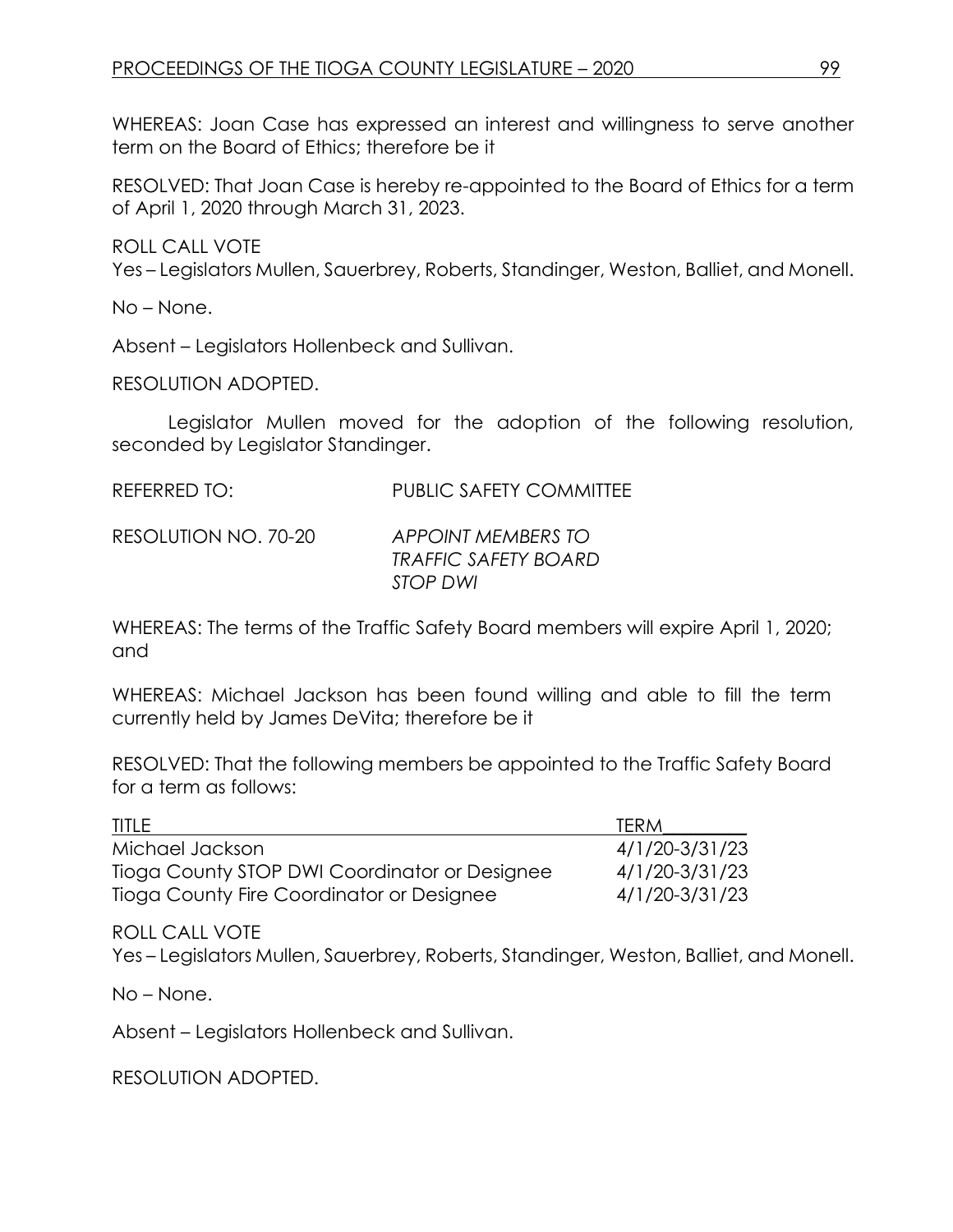Legislator Mullen moved for the adoption of the following resolution, seconded by Legislator Standinger.

| REFERRED TO:         | <b>PUBLIC SAFETY COMMITTEE</b>                                  |
|----------------------|-----------------------------------------------------------------|
| RESOLUTION NO. 71-20 | APPOINT MEMBERS ALTERNATIVES TO<br>INCARCERATION ADVISORY BOARD |

RESOLVED: That the following members be appointed to the Alternatives to Incarceration Advisory Board for the following terms:

|                                                      | <b>TERM</b>    |
|------------------------------------------------------|----------------|
| Ex-Offender                                          | 4/1/20-3/31/21 |
| Crime Victim                                         | 4/1/20-3/31/21 |
| State Certified Provider of Alcohol and/or Substance |                |
| Abuse Treatment                                      | 4/1/20-3/31/21 |

ROLL CALL VOTE Yes – Legislators Mullen, Sauerbrey, Roberts, Standinger, Weston, Balliet, and Monell.

No – None.

Absent – Legislators Hollenbeck and Sullivan.

RESOLUTION ADOPTED.

Legislator Weston moved for the adoption of the following resolution, seconded by Legislator Standinger.

REFERRED TO: ED&P COMMITTEE

RESOLUTION NO 72-20 *AUTHORIZE 2020 REQUESTS FOR INCLUSION OF LANDS IN AGRICULTURAL DISTRICTS*

WHEREAS: In accordance with §303-B of the NYS Agricultural and Markets Law 25- AA, the Tioga County Planning Department has solicited agricultural land owners to request inclusion of lands in agricultural districts; and

WHEREAS: Tioga County Planning has received requests for inclusion of land in agricultural districts located within the North Tioga Agricultural District totaling 110.8 acres, and prepared the required report listing these requests; and WHEREAS: The County Legislature has indicated its desire to be designated lead agency for SEQR (State Environmental Quality Review) requirements; and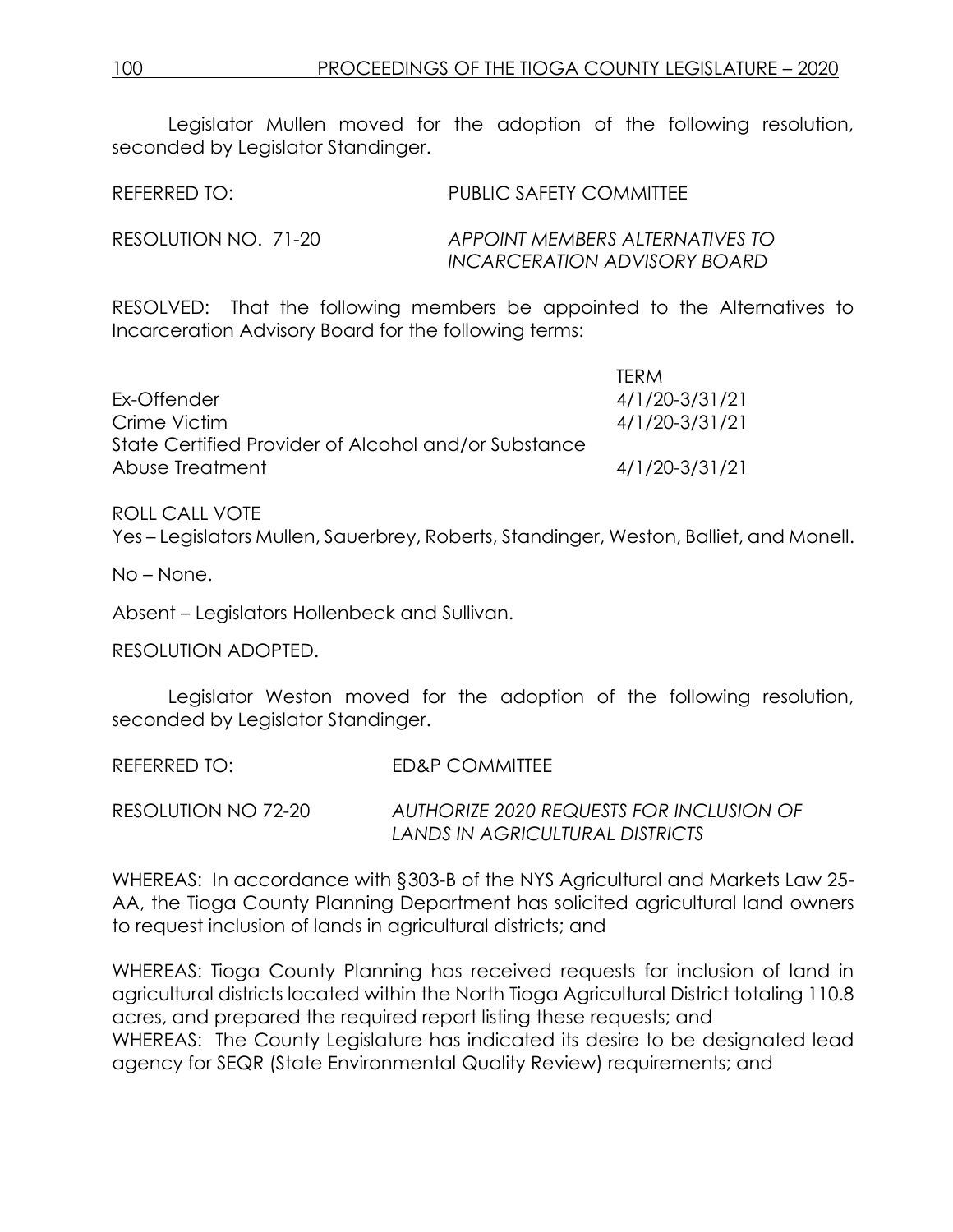WHEREAS: Tioga County Planning has found this plan to have "little likelihood of significant adverse environmental impact…" via completion of the SEQR Short Environmental Assessment Form, which is consistent with the programmatic review of environmental effects of agricultural districting by the New York State Department of Agriculture & Markets; and

WHEREAS: The Tioga County Agricultural and Farmland Protection Board has reviewed said report and determined that the land to be included consists of viable agricultural land and its inclusion will serve the public interest by helping to maintain a viable agricultural industry within the District and therefore recommends County Legislature approval of inclusion of lands into their respective agricultural districts; and

WHEREAS: The Tioga County Legislature has held the required public hearing and no opposition was heard; therefore be it

RESOLVED: That the Tioga County Legislature makes a SEQR Negative Declaration and approves the 2020 requests for inclusion of land listed in said report into the North Tioga Agricultural District; and be it further

RESOLVED: That the Tioga County Legislature directs the Tioga County Planning Department to submit said report to the Commissioner of NYS Department of Agriculture and Markets for final certification; and be it further

RESOLVED: That it is the intent of this body, upon approval by the Commissioner of NYS Department of Agriculture & Markets, to make these inclusions to the North Tioga Agricultural District effective immediately.

ROLL CALL VOTE

Yes – Legislators Mullen, Sauerbrey, Roberts, Standinger, Weston, Balliet, and Monell.

No – None.

Absent – Legislators Hollenbeck and Sullivan.

RESOLUTION ADOPTED.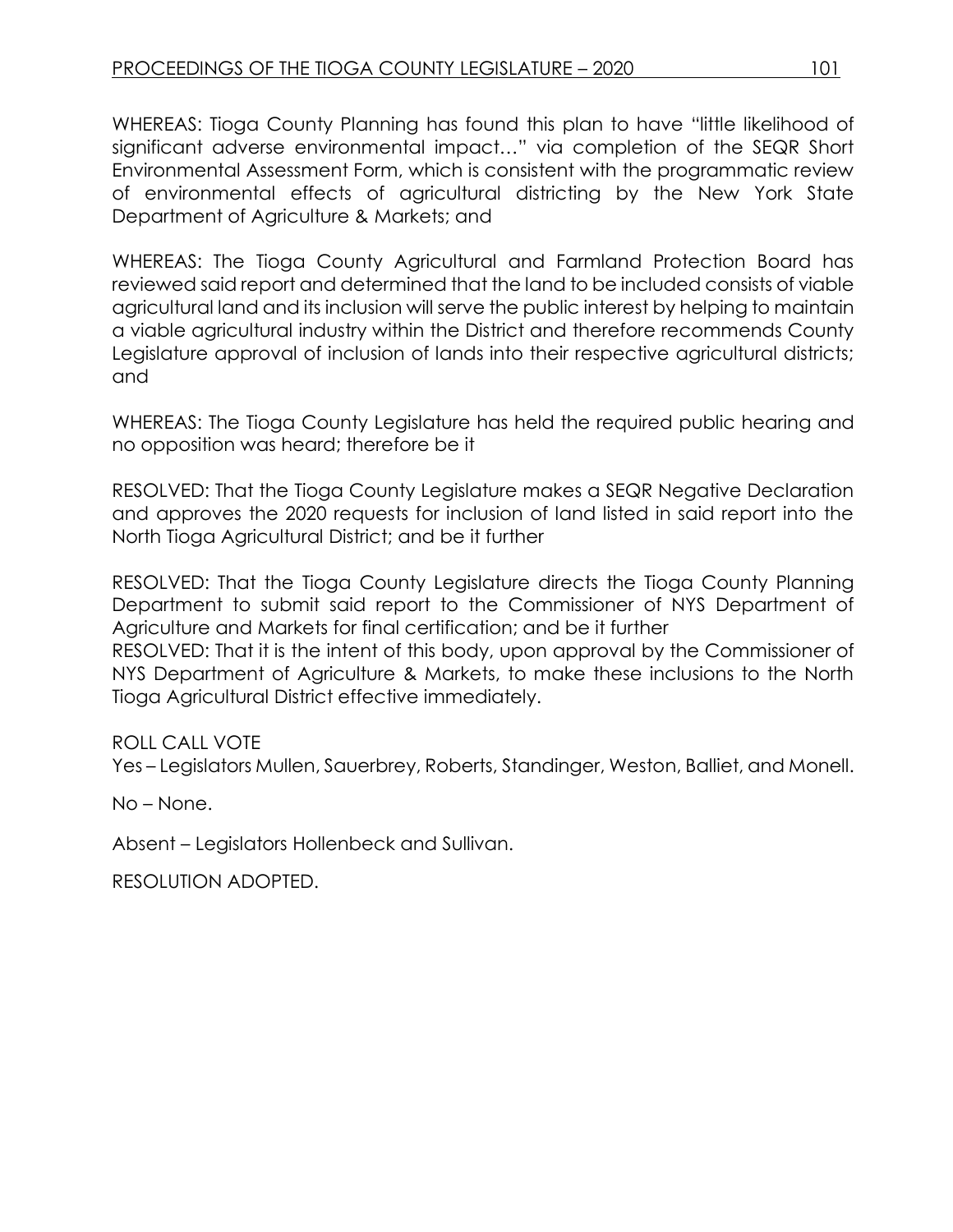Legislator Balliet moved for the adoption of the following resolution, seconded by Legislator Monell.

| AUTHORIZE CONTINUED MAINTENANCE AND<br>SUPPORT AGREEMENT BETWEEN TIOGA COUNTY |                                               |
|-------------------------------------------------------------------------------|-----------------------------------------------|
|                                                                               | BOARD OF ELECTIONS AND NTS DATA SERVICES, LLC |

WHEREAS: The Tioga County Board of Elections manages voter registrations and candidate petitions using TEAM, Suite, IMS, and PACETS software systems provided, maintained, and supported by NTS Data Services LLC.; and

WHEREAS: The term of the previous five-year Maintenance and Support Agreement with NTS expired on December 31, 2019; and

WHEREAS: A new Maintenance and Support Agreement with NTS is required for the Board of Elections to continue using and receiving maintenance and support of NTS software systems; and

WHEREAS: The new five-year Maintenance and Support Agreement between the Board of Elections and NTS has been approved as to form by the Tioga County Law Department; and

WHEREAS: The Board of Elections includes payment for software expenses to NTS in their budget on an annual basis; therefore be it

RESOLVED: The Board of Elections is authorized to enter into the new five-year Maintenance and Support Agreement with NTS Data Services, LLC, as approved by the Tioga County Law Department, for the term of January 1, 2020 through December 31, 2024, and a total contract cost of \$191,700.00 to be remitted to NTS by Tioga County in five annual payments of \$38,340.00.

ROLL CALL VOTE Yes – Legislators Mullen, Sauerbrey, Roberts, Standinger, Weston, Balliet, and Monell.

No – None.

Absent – Legislators Hollenbeck and Sullivan.

RESOLUTION ADOPTED.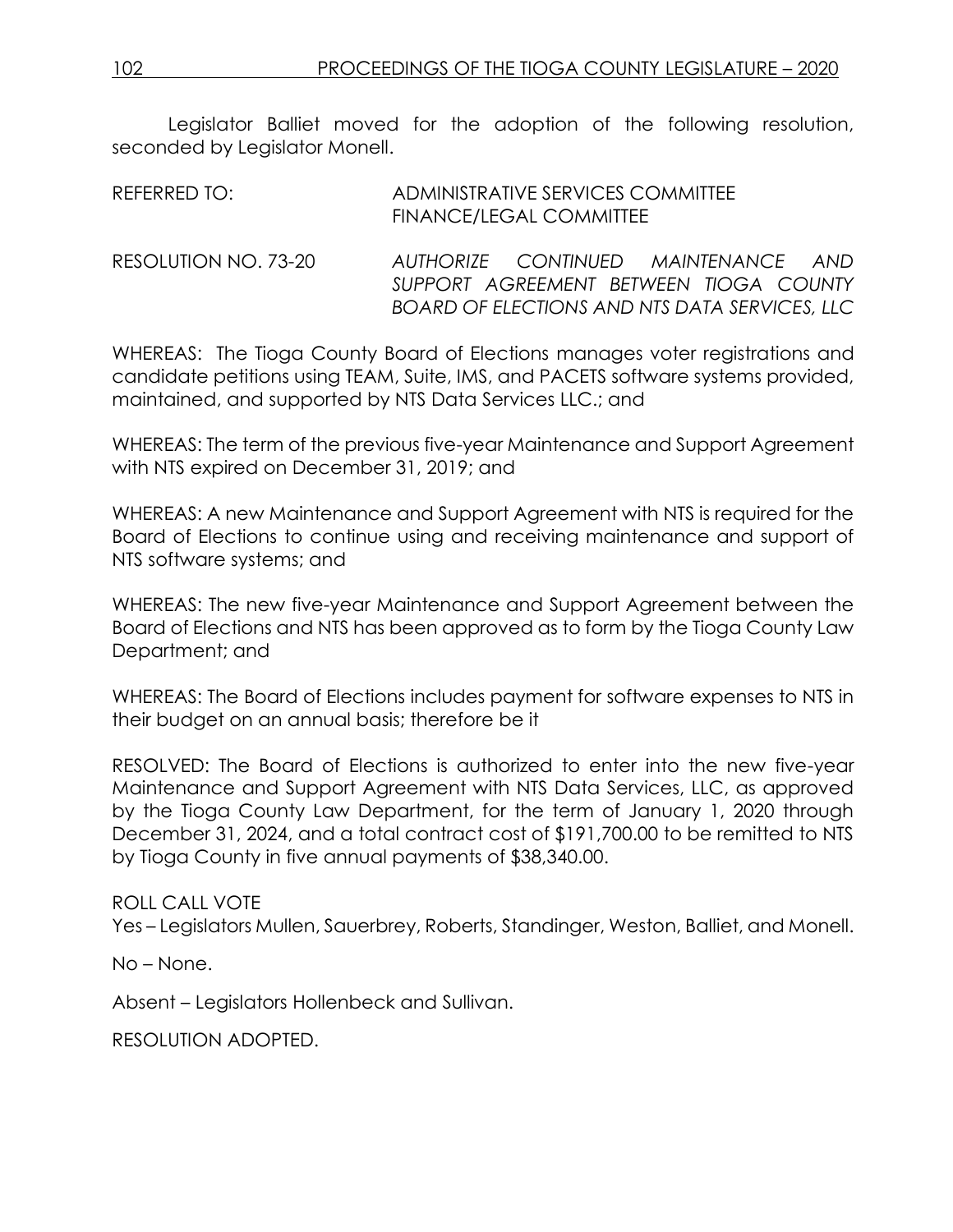Legislator Monell moved for the adoption of the following resolution, seconded by Legislator Standinger.

| REFERRED TO:         | LEGAL/FINANCE COMMITTEE<br><b>INFORMATION TECHNOLOGY COMMITTEE</b><br><b>PUBLIC SAFETY COMMITTEE</b><br><b>HEALTH AND HUMAN SERVICES</b>               |
|----------------------|--------------------------------------------------------------------------------------------------------------------------------------------------------|
| RESOLUTION NO. 74-20 | <b>AUTHORIZE EXECUTION OF COOPERATIVE</b><br>AGREEMENTS BETWEEN THE LAW DEPARTMENT, ITCS,<br>SHERIFF, PUBLIC HEALTH, DSS, AND<br><b>MENTAL HYGIENE</b> |

WHEREAS: Tioga County has implemented a Direct Charge Pilot Program that will maximize State reimbursement for legal and IT expenses while eliminating the administrative burden of charging all departments for those expenses; and

WHEREAS: The Law Department and ITCS will directly charge the Department of Social Services, Public Health and Mental Hygiene for its services and support pursuant to Cooperative Agreements; and

WHEREAS: The Sheriff's Department will directly charge the Department of Social Services for security services, escort, protection and transport services; and

WHEREAS: It may be necessary for the budget officer at year end to make budget increases to reflect the budgeted amounts in the cooperative agreements between ITCS and DSS, Public Health and Mental Hygiene and to reflect the budgeted amount in the cooperative agreement between the Sheriff and DSS; therefore be it

RESOLVED: That the Legislature authorizes and directs the Chair to execute Cooperative Agreements between the Law Department and DSS, Public Health and Mental Hygiene; and be it further

RESOLVED: That the Legislature authorizes and directs the Chair to execute Cooperative Agreements between the ITCS Department and DSS, Public Health and Mental Hygiene; and be it further

RESOLVED: That the Legislature authorizes and directs the Chair to execute a Cooperative Agreement between the Sheriff's Department and DSS; and be it further

RESOLVED: That the Cooperative Agreements between DSS and the Law Department, ITCS and Sheriff shall be submitted to the New York State Office of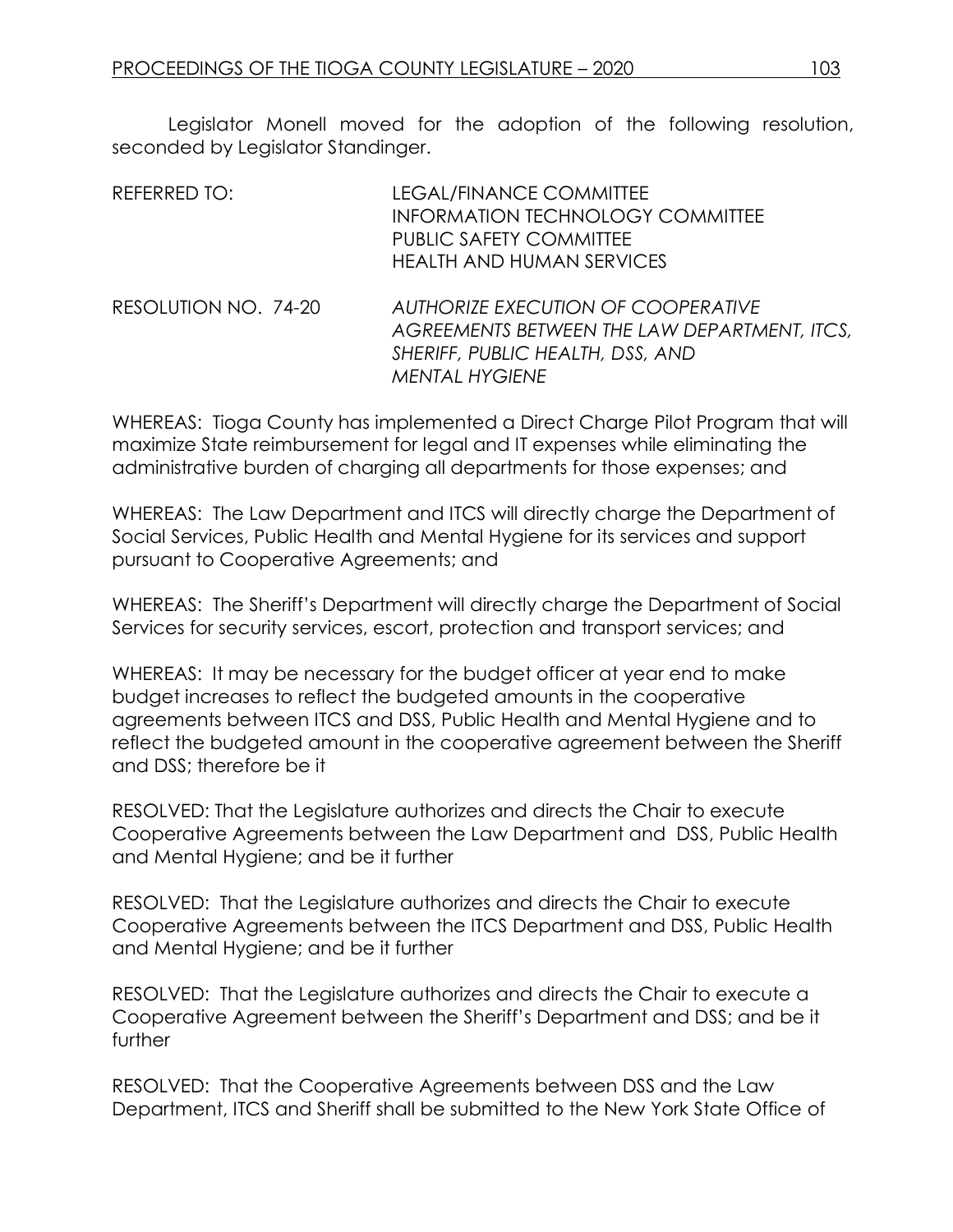Temporary and Disability Assistance and the Office of Children and Family Services for approval; and it is further

RESOLVED: That the Budget Officer is authorized to make estimated budget increases at year end from discretionary savings as needed to reflect the budgeted amounts in the ITCS cooperative agreements with DSS, PH, and MH as follows:

| Account:                     | Amount (Increase): |
|------------------------------|--------------------|
| Social Services A6010.530100 | \$12,184.06        |
| Mental Hygiene A4309.530100  | \$10,102.82        |
| Public Health A4011.530100   | \$11,132.14        |
|                              |                    |

And it is further

RESOLVED: That the Budget Officer is authorized to make an estimated budget increase at year end from discretionary savings as needed to reflect the budgeted amount in the Sheriff cooperative agreement with DSS as follows:

| Account:                     | Amount (Increase): |
|------------------------------|--------------------|
| Social Services A6010.530100 | \$20,000.00        |

ROLL CALL VOTE

Yes – Legislators Mullen, Sauerbrey, Roberts, Standinger, Weston, Balliet, and Monell.

No – None.

Absent – Legislators Hollenbeck and Sullivan.

RESOLUTION ADOPTED.

Legislator Monell moved for the adoption of the following resolution, seconded by Legislator Mullen.

| REFERRED TO: | <b>FINANCE/LEGAL COMMITTEE</b> |
|--------------|--------------------------------|
|              |                                |

RESOLUTION NO. 75-20 *AUTHORIZATION TO ENTER INTO A RETAINER AGREEMENT WITH NAPOLI SHKOLNIK, PLLC TO PROVIDE REPRESENTATION REGARDING GENERIC DRUG LITIGATION*

WHEREAS: The Tioga County Legislature understands that the County may have a legal claim against manufacturers of generic pharmaceuticals and/or their executives based upon their actions in fixing prices, allocating markets, and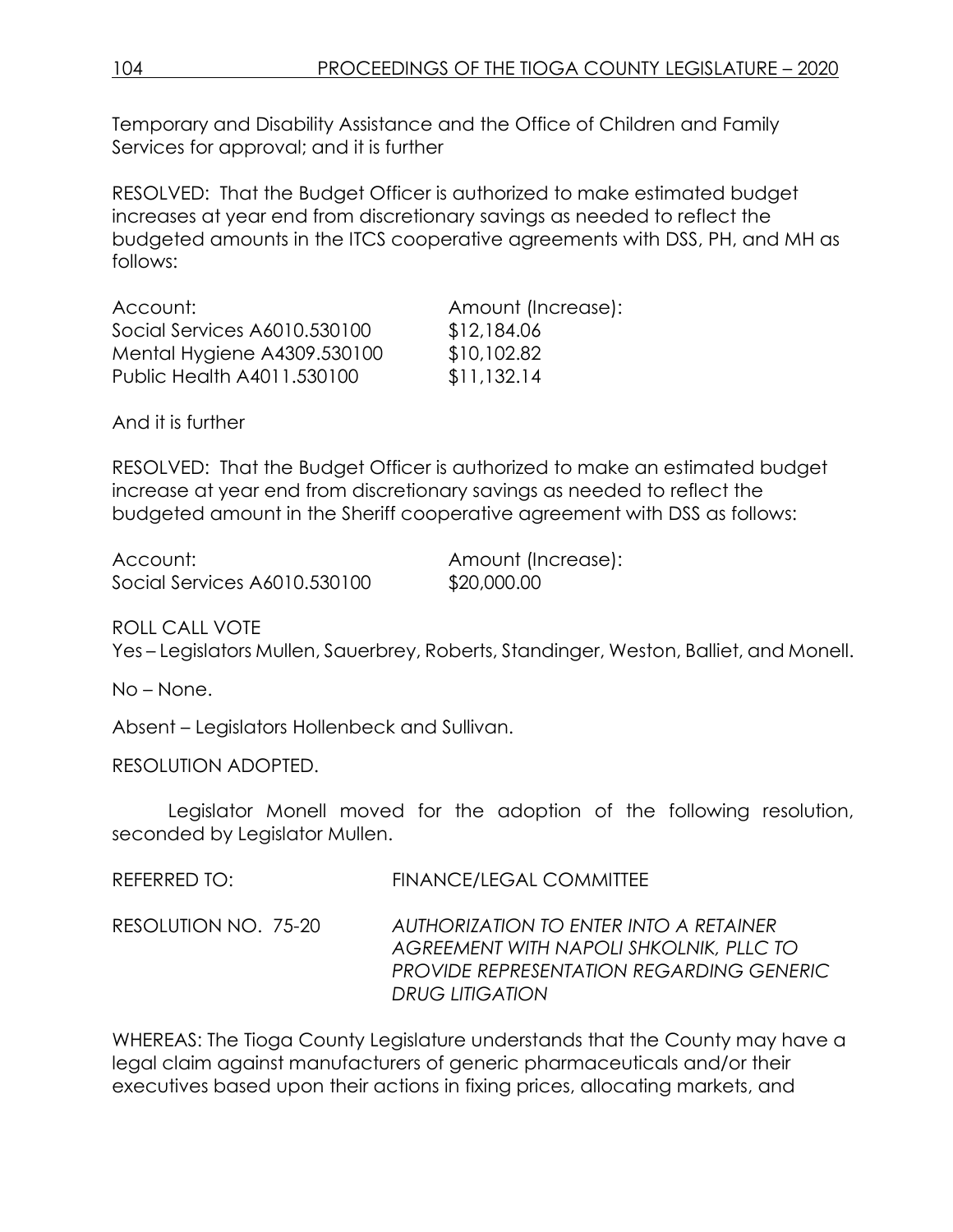engaging in other antitrust violations or other wrongdoing with respect to generic pharmaceuticals; and

WHEREAS: The Tioga County Legislature desires to retain the services of Napoli Shkolnik, PLLC to represent the County in the prosecution of any such claim; now therefore be it

RESOLVED: That the Tioga County Legislature hereby authorizes Legislative Chair Martha Sauerbrey to execute a Special Counsel Agreement with Napoli Shkolnik, PLLC to provide the services set forth in said agreement.

ROLL CALL VOTE

Yes – Legislators Mullen, Sauerbrey, Roberts, Standinger, Weston, Balliet, and Monell.

No – None.

Absent – Legislators Hollenbeck and Sullivan.

RESOLUTION ADOPTED.

Legislator Balliet moved for the adoption of the following resolution, seconded by Legislator Standinger.

| REFERRED TO:         | ADMINISTRATIVE SERVICES COMMITTEE         |
|----------------------|-------------------------------------------|
| RESOLUTION NO. 76-20 | AUTHORIZE INCREASE IN ADMINISTERING       |
|                      | MORTGAGE TAX BY THE TIOGA COUNTY CLERK AS |

*APPROVED BY NEW YORK STATE DEPARTMENT OF TAXATION AND FINANCE* WHEREAS: Section 262 (Article 11) of the New York State tax law mandates that

recording officers are entitled to receive for the county all necessary expenses for the purpose of administration of the mortgage tax in their office and approved allowance by the New York State Department of Taxation and Finance; and

WHEREAS: The Tioga County Clerk has requested proper compensation that are reasonable and necessary allowances to cover county expenditures for collection, disbursements of the mortgage tax; and

WHEREAS: The Tioga County Clerk's office has submitted to the New York State Department of Taxation and Finance a mortgage expense request of \$139,440.00 per year; and

WHEREAS: The Tioga County Clerk has been authorized by New York State Department of Taxation and Finance to increase the mortgage expense to be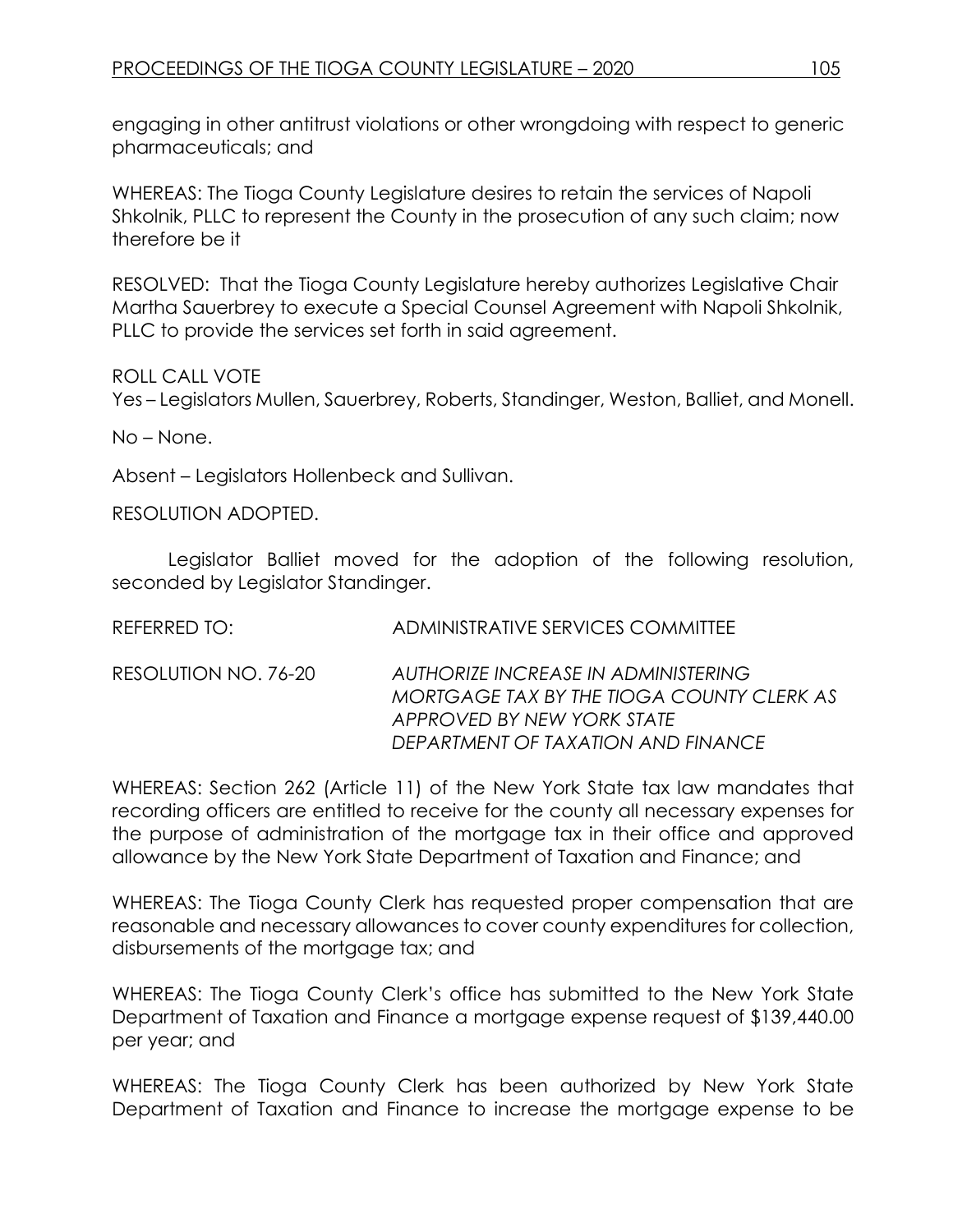\$139,440.00 for the period of April 2020 – April 2021; therefore be it

RESOLVED: That the County Clerk be authorized to collect or withhold from its disbursements in twelve (12) equal monthly installments of \$11,620.00 at a total annum amount of \$139,440.00.

ROLL CALL VOTE

Yes – Legislators Mullen, Sauerbrey, Roberts, Standinger, Weston, Balliet, and Monell.

No – None.

Absent – Legislators Hollenbeck and Sullivan.

RESOLUTION ADOPTED.

Legislator Weston moved for the adoption of the following resolution, seconded by Legislator Mullen.

| REFERRED TO:         | ED&P COMMITTEE<br><b>FINANCE COMMITTEE</b>                                                                         |
|----------------------|--------------------------------------------------------------------------------------------------------------------|
| RESOLUTION NO. 77-20 | AUTHORIZATION TO ACCEPT ALLOTTED<br>NYS 2020 CENSUS COMPLETE COUNT<br><b>COMMISSION OUTREACH GRANT AND REQUEST</b> |
|                      | A 2020 BUDGET MODIFICATION AND BUDGET<br><b>ADDITION AS NEEDED</b>                                                 |

WHEREAS: The New York State Census 2020 Complete Count Commission has allotted Tioga County a grant in an amount up to \$72,880 to conduct Census 2020 promotional outreach in an effort to maximize resident self-response rate; and

WHEREAS: Said grant funding does not require a local match; and

WHEREAS: New York State requires the County to contract with a Not-For-Profit entity for the expenditure of the allotted funds; and

WHEREAS: Tioga Opportunities, Inc. has agreed to act as said Not-For-Profit entity; and

WHEREAS: The Tioga County Legislature must accept this grant allotment up to \$72,880; therefore be it

RESOLVED: That the Tioga County Legislature accepts the allotted New York State Census 2020 Complete County grant in an amount up to \$72,880; and be it further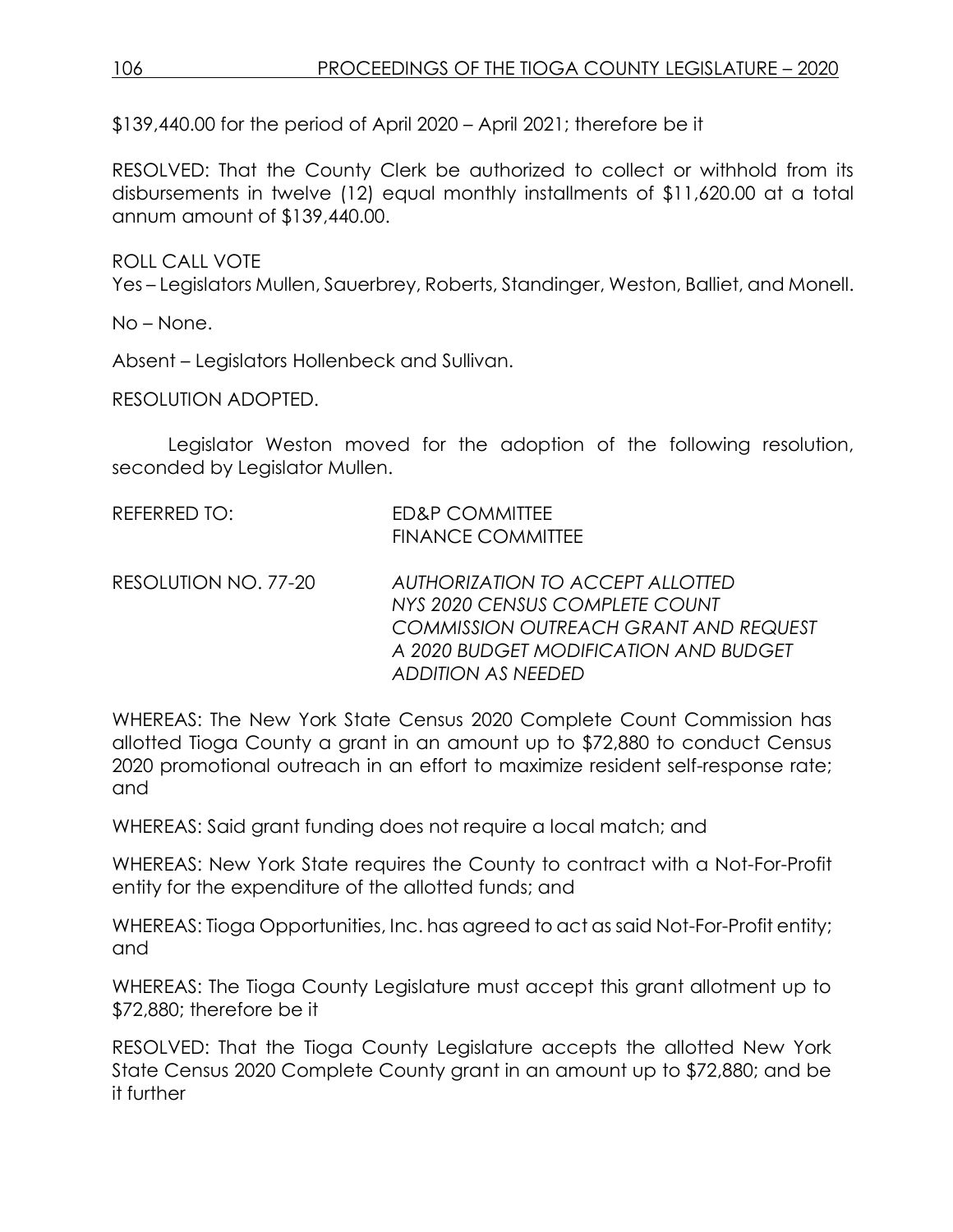RESOLVED: That the 2020 Planning budget be amended and modified as follows:

| 2020 Budget Modification:                               |             |
|---------------------------------------------------------|-------------|
| Revenue Account #A8020 439893 Planning State Aid Census | \$69,880.00 |
| Expense Accounts #A8020 540140 Contracted Services      | \$56,880.00 |
| #A8020 540590 Services Rendered                         | \$13,000.00 |
| 2020 Budget Addition:                                   |             |
| Revenue Account #A8020 437170                           | \$3,000.00  |
| Name: State Aid 2020 Census Outreach Admin Fee          |             |

### and be it further

RESOLVED: That the Tioga County Legislature hereby authorizes the contract with Tioga Opportunities, Inc. for said grant project, contingent upon review and approval by the County Attorney.

ROLL CALL VOTE Yes – Legislators Mullen, Sauerbrey, Roberts, Standinger, Weston, Balliet, and Monell.

No – None.

Absent – Legislators Hollenbeck and Sullivan.

#### RESOLUTION ADOPTED.

Legislator Standinger moved for the adoption of the following resolution, seconded by Legislator Weston.

| REFERRED TO: | <b>HEALTH &amp; HUMAN SERVICES COMMITTEE</b> |
|--------------|----------------------------------------------|
|              | <b>FINANCE COMMITTEE</b>                     |

RESOLUTION NO. 78-20 *RE-ESTABLISH PRIOR YEAR 2019 UNSPENT FUNDS FOR 2020 BUDGET SOCIAL SERVICES*

WHEREAS: NYS has not billed the Department of Social Services for the local share of Secure Detention Services for 2015 through 2019; and WHEREAS: The Department of Social Services has estimated the amount of unbilled services to be \$189,769; and

WHEREAS: Re-establishment of prior year funds requires Legislative approval; therefore be it

RESOLVED: That the following account and amount are re-established and the 2020 budget is amended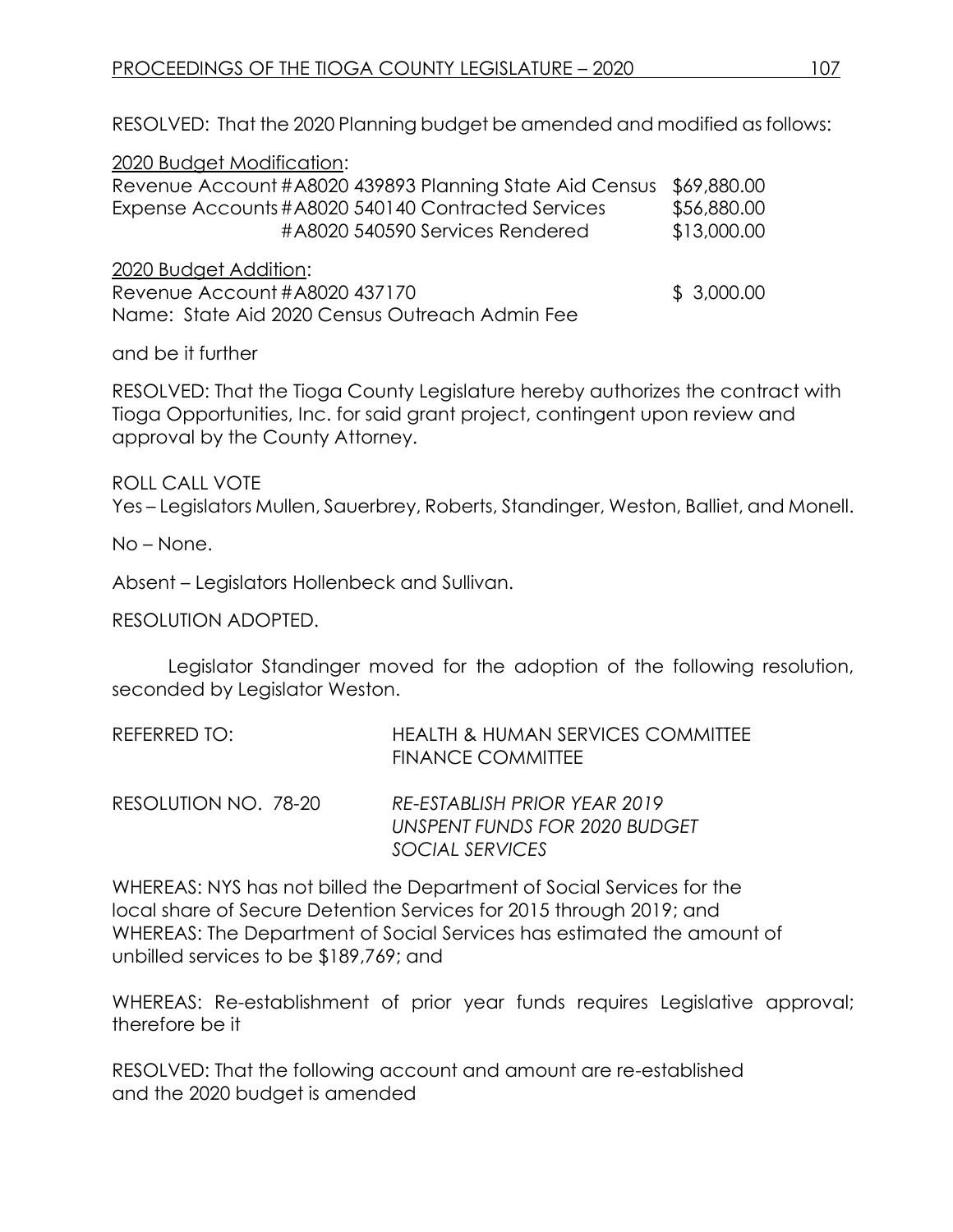A6010.540487 JD Program Expense  $$189,769.00$ 

ROLL CALL VOTE

Yes – Legislators Mullen, Sauerbrey, Roberts, Standinger, Weston, Balliet, and Monell.

No – None.

Absent – Legislators Hollenbeck and Sullivan.

RESOLUTION ADOPTED.

Legislator Standinger moved for the adoption of the following resolution, seconded by Legislator Monell.

| REFERRED TO:         | <b>HEALTH &amp; HUMAN SERVICES COMMITTEE</b><br><b>FINANCE COMMITTEE</b> |
|----------------------|--------------------------------------------------------------------------|
| RESOLUTION NO. 79-20 | <b>TRANSFER OF FUNDS</b><br>2020 BUDGET MODIFICATION                     |
|                      | SOCIAL SERVICES                                                          |

WHEREAS: Approved Raise the Age (RTA) foster care placements are reimbursed with 100% state funds; and

WHEREAS: The funds budgeted for 2020 A6123 JD RTA placements will be exceeded by expenses in March 2020; and

WHEREAS: The funds budgeted for 2020 A6119 Foster Care RTA placements is available for transfer; and

WHEREAS: Transfer of funds and budget modifications requires Legislative approval; therefore be it

RESOLVED: That funding be transferred as follows:

|     | From: A6119.436190 State Aid: FC-RTA   | \$150,000.00 |
|-----|----------------------------------------|--------------|
| To: | A6123.436230 State Aid: JD-RTA         | \$150,000.00 |
|     | From: A6119.540487 Program Expense-RTA | \$150,000.00 |
| To: | A6123.540487 Program Expense-RTA       | \$150,000.00 |

### ROLL CALL VOTE

Yes – Legislators Mullen, Sauerbrey, Roberts, Standinger, Weston, Balliet, and Monell.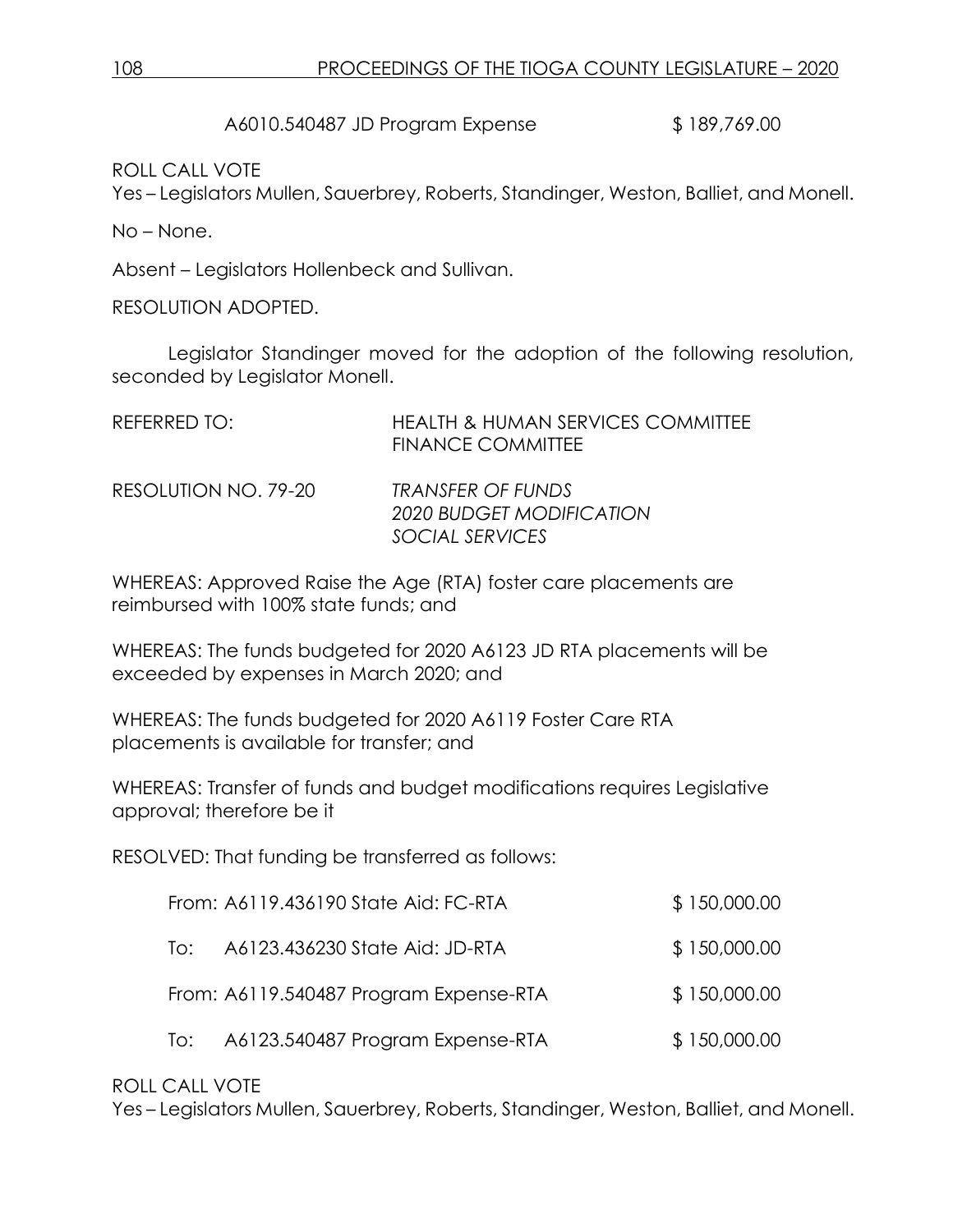No – None.

Absent – Legislators Hollenbeck and Sullivan.

RESOLUTION ADOPTED.

Legislator Roberts moved for the adoption of the following resolution, seconded by Legislator Standinger.

REFERRED TO: PUBLIC WORKS COMMITTEE

RESOLUTION NO. 80-20 *AMEND BUDGET AND TRANSFER CAPITAL RESERVE FUNDS PUBLIC WORKS*

WHEREAS: The current 2002 Volvo Tractor is in need of a new engine and the Commissioner of Public Works has deemed that the tractor should be replaced and not worth fixing. The 2002 Volvo Tractor was due to be replaced next year; and

WHEREAS: The Commissioner has received a proposal for a new Peterbuilt Tractor in the amount of \$119,931, and there are leftover funds available from the Tandem Axle Truck account budgeted this year; and

WHEREAS: Budget Amendments require Legislative approval; therefore be it

RESOLVED: That funding be transferred as follows:

| From: H5130.521908<br>H.387807    | Tandem Axle Truck<br>Land, Infrastructure and<br>Equipment Capital Reserve | \$40,000<br>\$80,000 |
|-----------------------------------|----------------------------------------------------------------------------|----------------------|
| H5130.521944<br>lo:<br>LOALL VOTE | <b>Tractor</b>                                                             | \$120,000            |

ROLL CALL VOTE

Yes – Legislators Mullen, Sauerbrey, Roberts, Standinger, Weston, Balliet, and Monell.

No – None.

Absent – Legislators Hollenbeck and Sullivan.

RESOLUTION ADOPTED.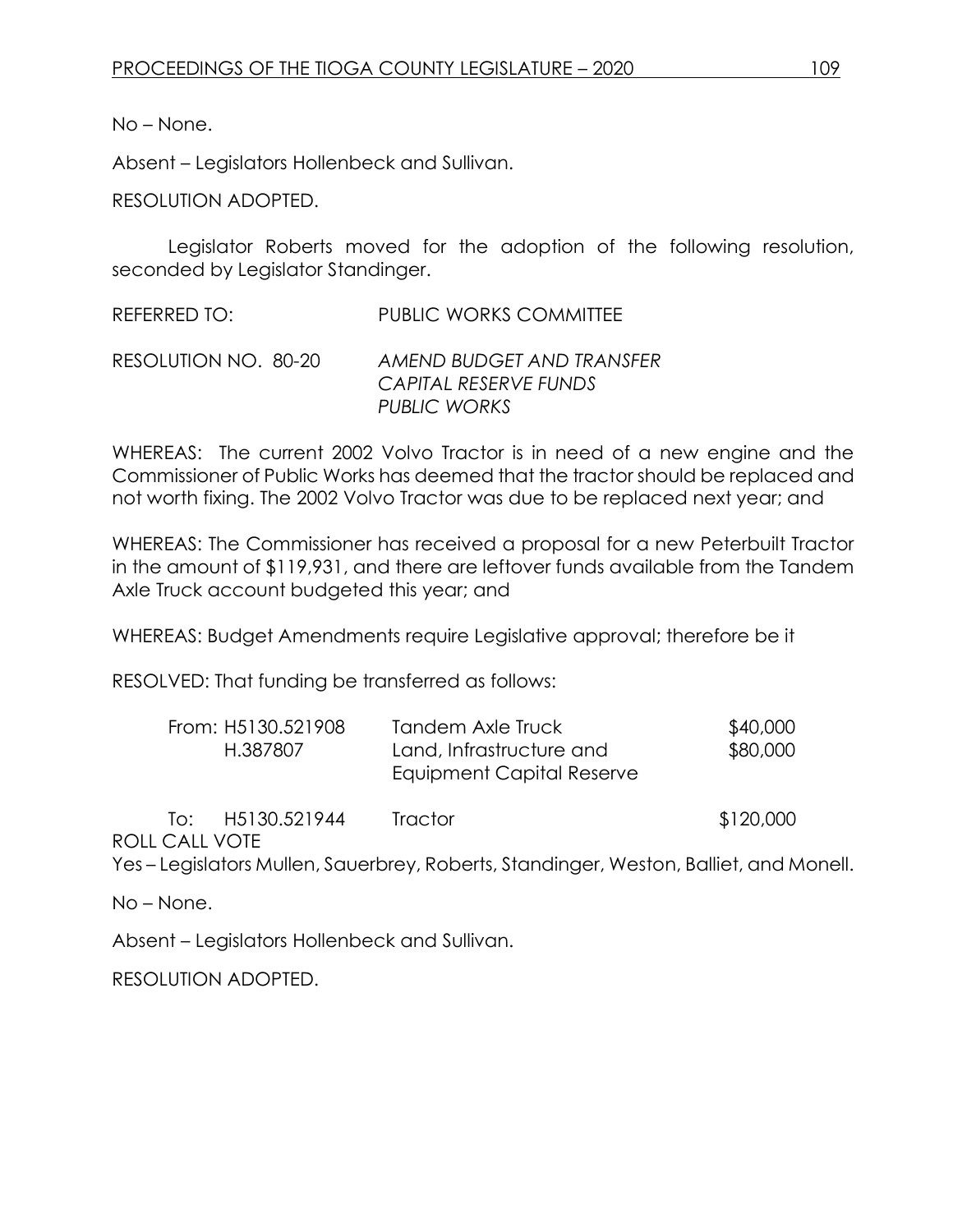Legislator Monell moved for the adoption of the following resolution, seconded by Legislator Mullen.

| REFERRED TO:         | LEGISLATIVE WORKSESSION<br>FINANCE/LEGAL COMMITTEE<br>PERSONNEL COMMITTEE |
|----------------------|---------------------------------------------------------------------------|
| RESOLUTION NO. 81-20 | AMEND EMPLOYEE HANDBOOK                                                   |

*SECTION II - ETHICS RULES, SCHEDULE A* WHEREAS: Tioga County Employee Handbook Section II – Ethics Rules; Section IV.

Disclosure of Interest, Schedule A needs to be amended to identify additional positions and board members required to provide an annual financial disclosure; and

WHEREAS: Deputy Director of Community Services, Deputy Director of Information Technology and Communication Systems, and Property Development Corporation Board needs to be included on Schedule A; therefore be it

RESOLVED: That the Tioga County Employee Handbook Schedule A be hereby amended as follows:

#### POSITION

AG & FARMLAND PROTECTION BOARD MEMBERS (ALL) ASSIGNED COUNSEL ADMINISTRATOR BOARD OF HEALTH MEMBERS (ALL) BUDGET OFFICER CAPTAIN, OPERATIONS OFFICER CHIEF ACCOUNTANT CLERK TO THE LEGISLATURE AND DEPUTY CLERK CLINICAL PROGRAM DIRECTOR COMMISSIONERS OF BOARD OF ELECTIONS AND DEPUTIES COMMISSIONER OF PUBLIC WORKS AND DEPUTY COMMISSIONER OF SOCIAL SERVICES AND DEPUTY COMMISSIONER COMMUNITY SERVICE BOARD MEMBERS (ALL) CORONERS (ALL) COUNTY ATTORNEY AND ASSISTANTS COUNTY CLERK AND DEPUTY COUNTY PLANNING DIRECTOR COUNTY SHERIFF AND UNDERSHERIFF COUNTY TREASURER AND DEPUTY DIRECTORS OF ADMINISTRATIVE SERVICES DIRECTOR OF COMMUNITY SERVICES & DEPUTY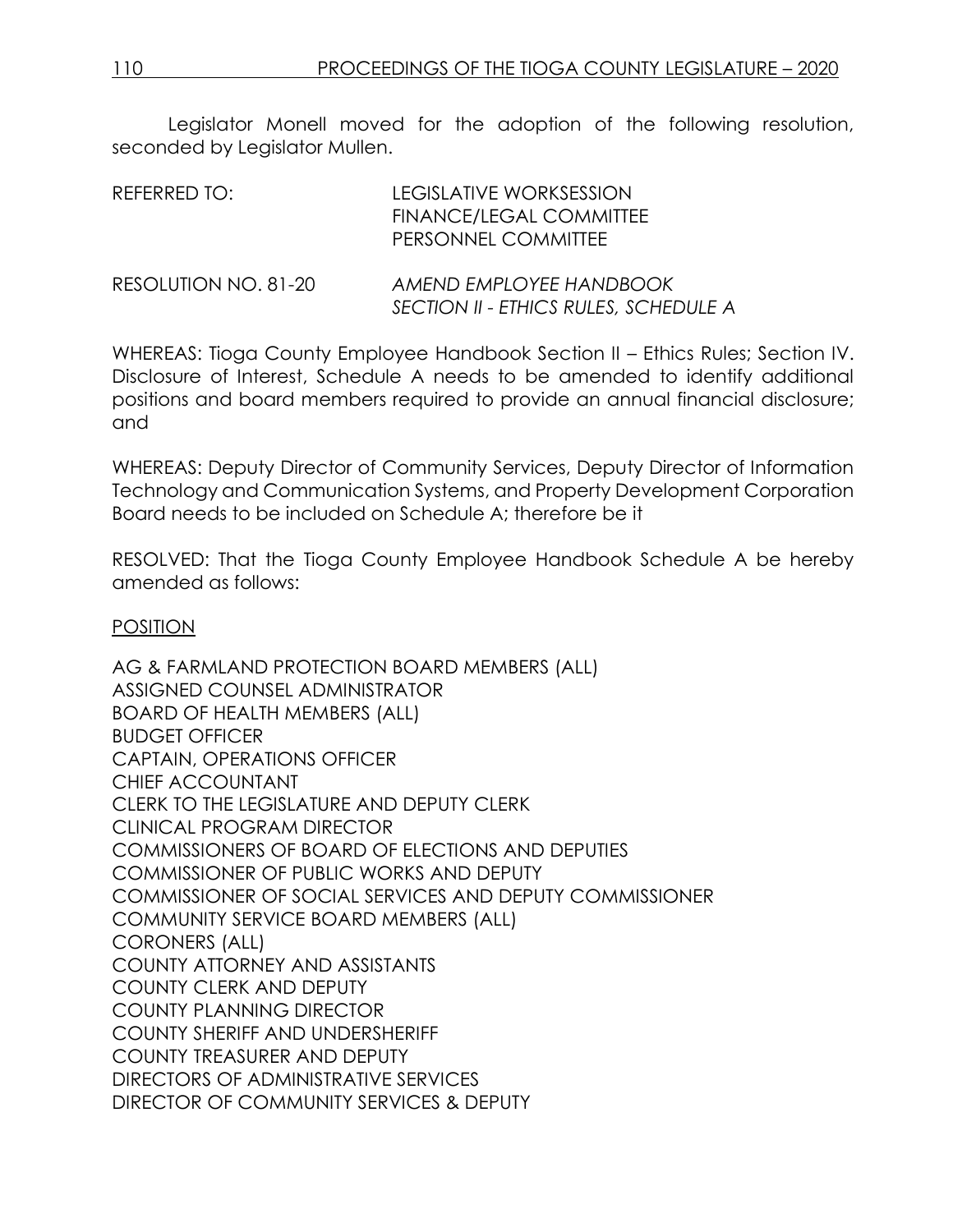DIRECTOR OF EMERGENCY SERVICES AND DEPUTY DIRECTOR DIRECTOR OF EMPLOYMENT & TRANSITIONAL SUPPORT DIRECTOR OF INFORMATION TECHNOLOGY & COMMUNICATION SYSTEMS & DEPUTY DIRECTOR OF REAL PROPERTY TAX SERVICES DIRECTOR OF VETERANS' SERVICE AGENCY DIRECTOR OF WEIGHTS & MEASURES I DIRECTOR OF ECONOMIC DEVELOPMENT & PLANNING DEPUTY DIRECTOR ECONOMIC DEVELOPMENT DISTRICT ATTORNEY AND ASSISTANTS ETHICS BOARD MEMBERS (ALL) FIRE COORDINATORS (ASSISTANTS) HISTORIAN INDUSTRIAL DEVELOPMENT AGENCY MEMBERS (ALL) INFORMATION SECURITY OFFICER LEGISLATORS (ALL) LOCAL DEVELOPMENT CORPORATION AGENCY MEMBERS (ALL) PERSONNEL OFFICER PLANNING BOARD MEMBERS (ALL) PROPERTY DEVELOPMENT CORPORATION (ALL) PROBATION DIRECTOR PUBLIC DEFENDER AND ASSISTANTS PUBLIC HEALTH DIRECTOR AND DEPUTY DIRECTOR RECORDS MANAGEMENT OFFICER SAFETY OFFICER SUSTAINABILITY MANAGER TIOGA TOBACCO ASSET SECURITIZATION CORP. BOARD MEMBERS (ALL) YOUTH BUREAU DIRECTOR YOUTH BUREAU MEMBERS (ALL)

And be it further

RESOLVED: That the remainder of Tioga County Employee Handbook shall remain in full force and effect.

ROLL CALL VOTE Yes – Legislators Mullen, Sauerbrey, Roberts, Standinger, Weston, Balliet, and Monell.

No – None.

Absent – Legislators Hollenbeck and Sullivan.

RESOLUTION ADOPTED.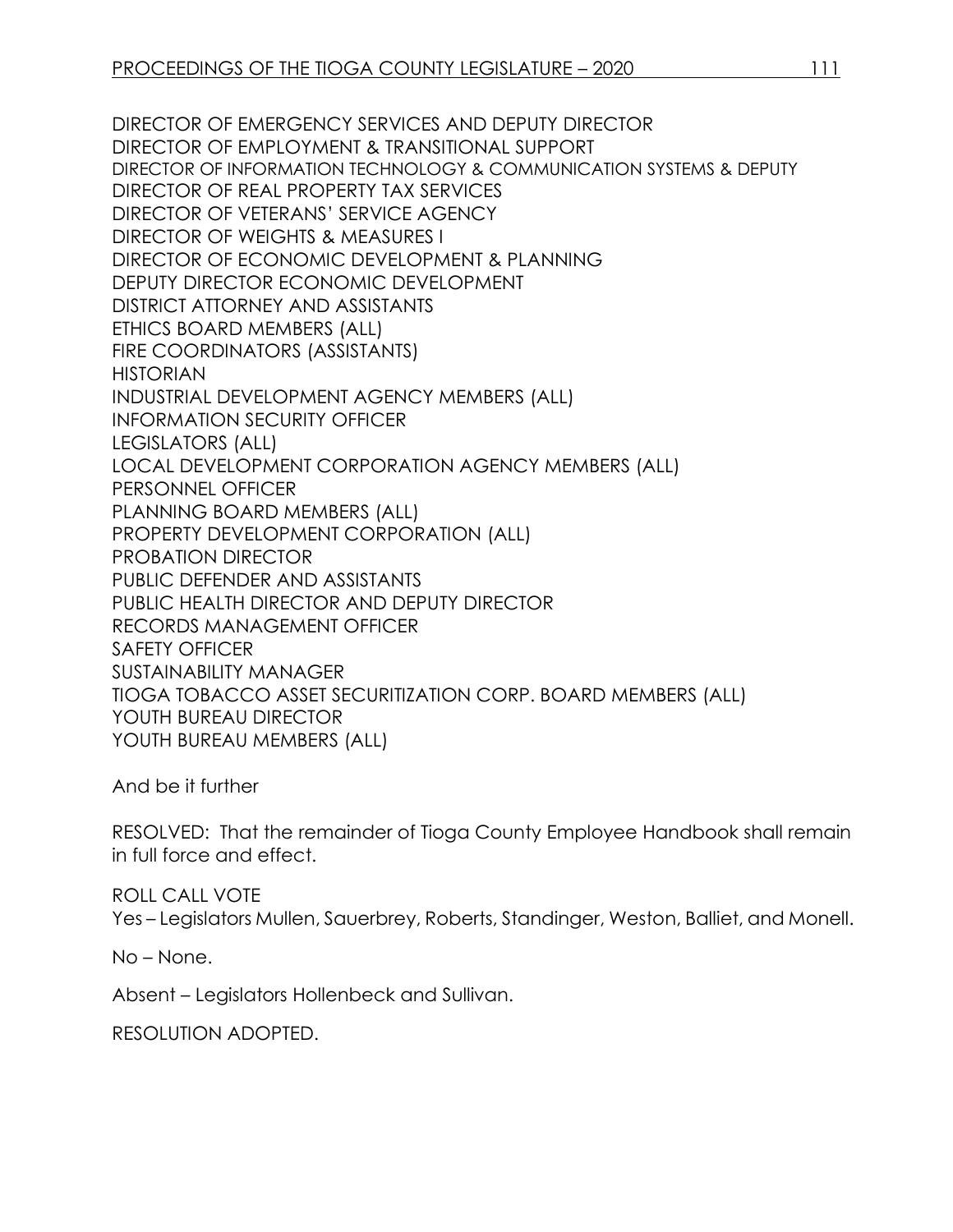Legislator Standinger moved for the adoption of the following resolution, seconded by Legislator Weston.

| <b>REFERRED TO:</b>  | <b>HEALTH &amp; HUMAN SERVICES COMMITTEE</b><br>PERSONNEL COMMITTEE<br><b>FINANCE COMMITTEE</b>                                                                                       |
|----------------------|---------------------------------------------------------------------------------------------------------------------------------------------------------------------------------------|
| RESOLUTION NO. 82-20 | APPROPRIATION OF FUNDS FOR OPERATION<br>OF A CHILD ADVOCACY CENTER (CAC);<br><b>AUTHORIZE CREATION OF CASE SUPERVISOR</b><br><b>GRADE B POSITION</b><br>DEPARTMENT OF SOCIAL SERVICES |

WHEREAS: Tioga County has received from the Office of Children and Family Services an initial allocation of \$150,000 and an additional commitment of \$100,000 for both a second and third year, for the implementation and operation of a Child Advocacy Center (CAC) in Tioga County; and

WHEREAS: Safe Harbor NY funding of \$52,020 has been awarded to Tioga County Department of Social Services from the Office of Children and Family Services to raise awareness about sexually exploited youth; and

WHEREAS: A CAC will provide advocacy, support and referral services to every family and child in need of accessing services surrounding the issues of sexual and physical abuse, including access to medical resources, mental health services and court rights and information; and

WHEREAS: The Department of Social Services, in coordination with the District Attorney's Office and the Sheriff's Office, will be the lead agency for the implementation of the CAC; and

WHEREAS: The Department of Social Services has determined that the implementation of the CAC and oversight of Safe Harbor program activities will require initial staffing of one (1) Case Supervisor Grade B to serve as coordinator; and

WHEREAS: Appropriation of funds and budget modifications require Legislative approval; therefore be it

RESOLVED: That funding be appropriated as follows:

|     | From: A6010.436100 State Aid Admin: | \$202,020.00 |
|-----|-------------------------------------|--------------|
| lo: | A6010.510010 Full-Time:             | \$ 38,684.00 |
| lo: | A6010.540487 Program Expense:       | \$163,336.00 |

and be it further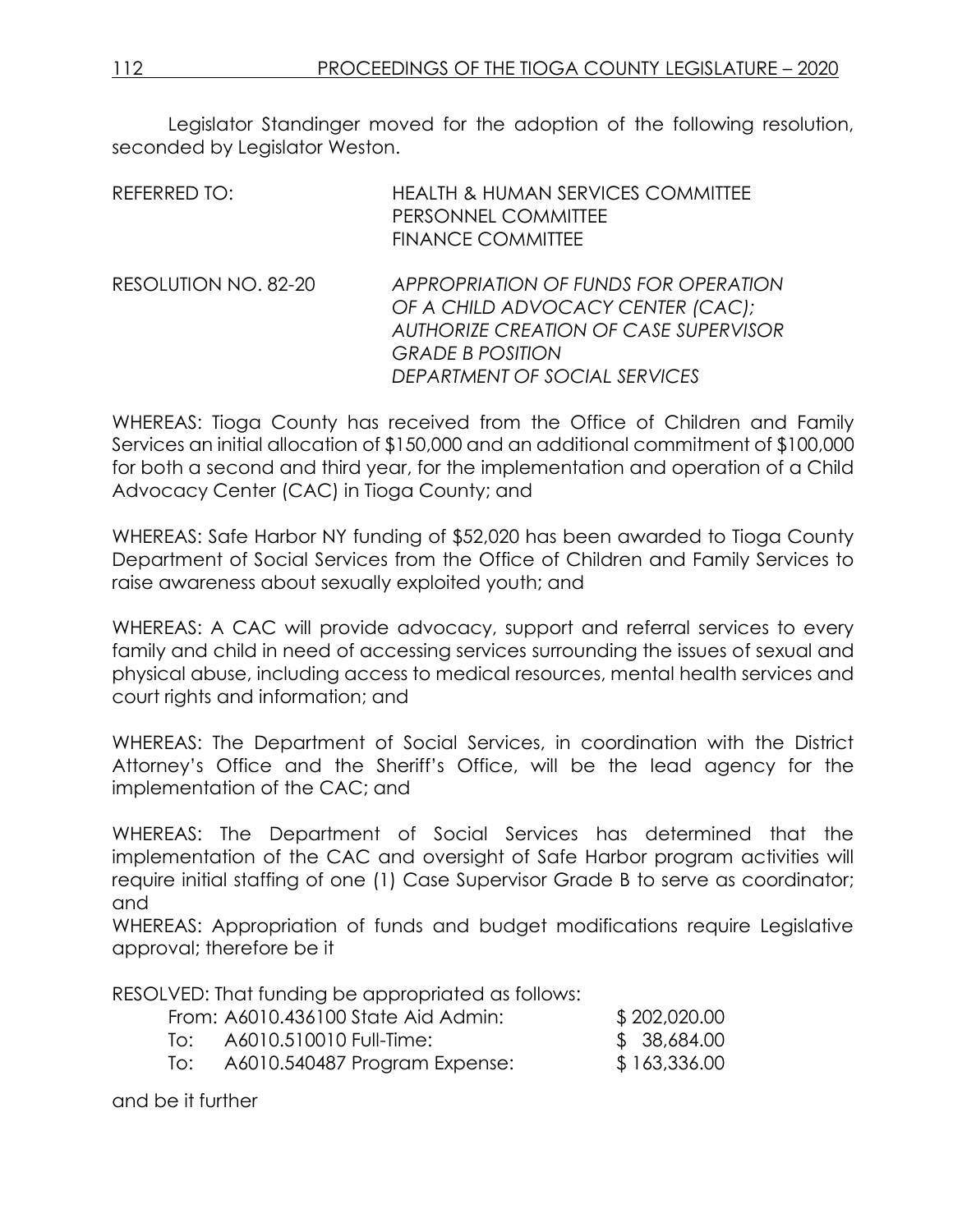RESOLVED: That one (1) Case Supervisor Grade B (CSEA SG XIV, \$51,579 - \$52,279) shall be created effective March 16, 2020; and be it further

RESOLVED: That the Department of Social Services authorized headcount shall increase by 1.

ROLL CALL VOTE

Yes – Legislators Mullen, Sauerbrey, Roberts, Standinger, Weston, Balliet, and Monell.

No – None.

Absent – Legislators Hollenbeck and Sullivan.

RESOLUTION ADOPTED.

Legislator Monell moved for the adoption of the following resolution, seconded by Legislator Mullen.

| REFERRED TO:         | LEGAL/FINANCE COMMITTEE<br>PERSONNEL COMMITTEE      |
|----------------------|-----------------------------------------------------|
| RESOLUTION NO. 83-20 | AMEND RESOLUTION 356-19<br>PUBLIC DEFENDER'S OFFICE |

WHEREAS: Legislative approval is required to amend prior established resolutions; and

WHEREAS: Resolution 356-19 authorized the hire of Amanda Pullano to the position Paralegal (PT) effective December 11, 2019, at an hourly rate of \$16.17 with an ability to receive a non-union increase following a six (6) month evaluation; and

WHEREAS: Said part-time title is not eligible for non-union benefits and base hourly rates for part-time employment are established at the beginning of each year, an amendment to the resolution is necessary; therefore be it

RESOLVED: That the final "RESOLVED" of Resolution 356-19 is hereby amended as follows:

RESOLVED: That Ms. Pullano's hourly rate shall be \$16.49 effective January 1, 2020, and that the title of Paralegal (PT) is not eligible for non-union salary increase following a six (6) month evaluation.

ROLL CALL VOTE

Yes – Legislators Mullen, Sauerbrey, Roberts, Standinger, Weston, Balliet, and Monell.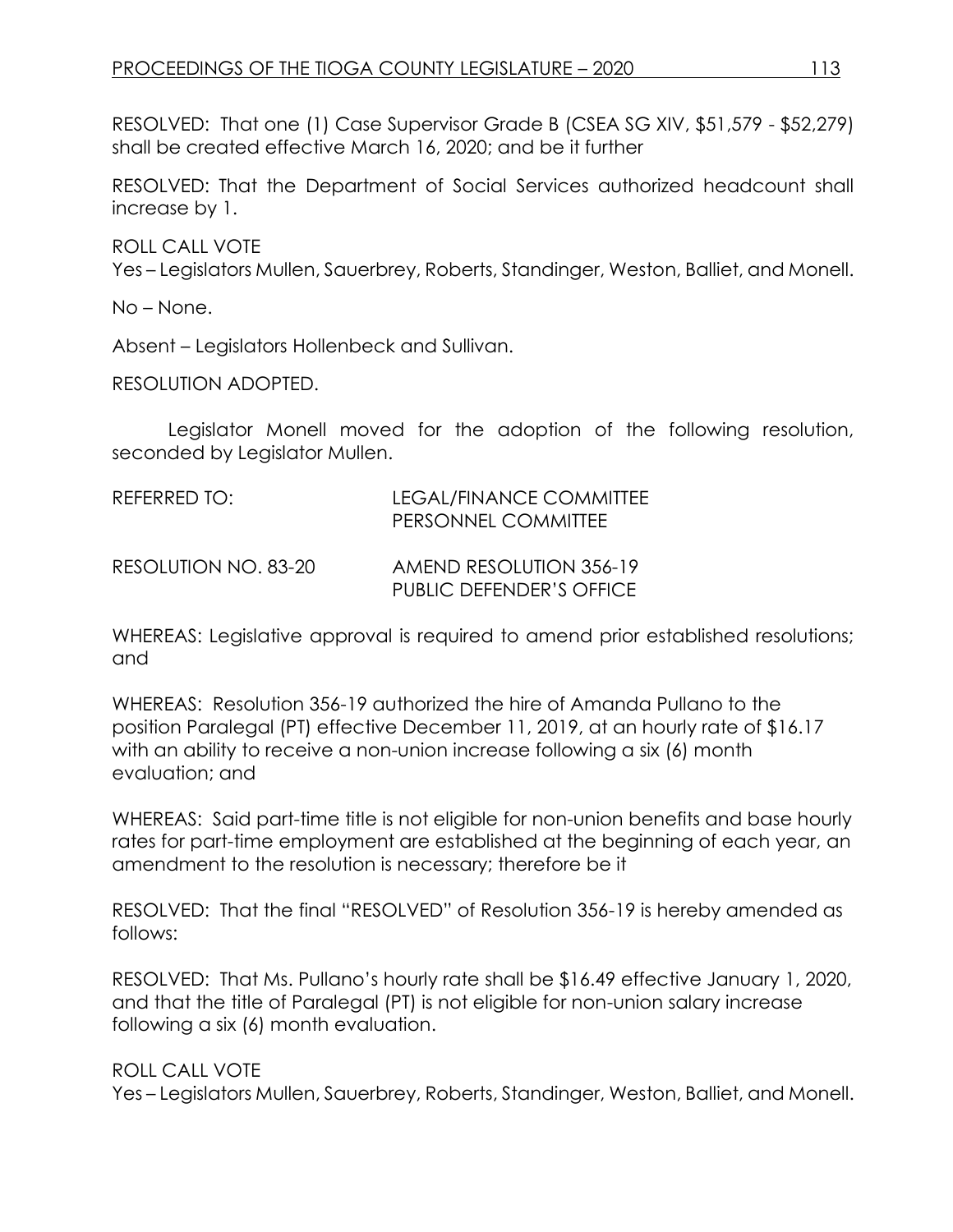No – None.

Absent – Legislators Hollenbeck and Sullivan.

RESOLUTION ADOPTED.

Legislator Mullen moved for the adoption of the following resolution, seconded by Legislator Monell.

| REFERRED TO:         | LEGAL/FINANCE COMMITTEE<br>PERSONNEL COMMITTEE                                                |
|----------------------|-----------------------------------------------------------------------------------------------|
| RESOLUTION NO. 84-20 | <b>AUTHORIZE APPOINTMENT TO</b><br>TITLE OF PARALEGAL (PT)<br><b>PUBLIC DEFENDER'S OFFICE</b> |

WHEREAS: Legislative approval is required for any appointment to a non-union position within Tioga County; and

WHEREAS: Due to staffing change, a part-time Paralegal position became vacant as of March 2, 2020; and

WHEREAS: The Public Defender has identified a qualified candidate to fill said position; therefore be it

RESOLVED: That the Tioga County Legislature authorizes the Public Defender to appoint Gabriella Ayres to the title of Paralegal (PT) at an hourly rate of \$16.49 effective March 16, 2020.

ROLL CALL VOTE

Yes – Legislators Mullen, Sauerbrey, Roberts, Standinger, Weston, Balliet, and Monell.

No – None.

Absent – Legislators Hollenbeck and Sullivan.

RESOLUTION ADOPTED.

Legislator Standinger moved for the adoption of the following resolution, seconded by Legislator Mullen.

| REFERRED TO:         | <b>HEALTH &amp; HUMAN SERVICES COMMITTEE</b><br>PERSONNEL COMMITTEE   |
|----------------------|-----------------------------------------------------------------------|
| RESOLUTION NO. 85-20 | AUTHORIZE APPOINTMENT TO TITLE OF<br>DEPUTY DIRECTOR OF PUBLIC HEALTH |
|                      | PUBLIC HEALTH DEPARTMENT                                              |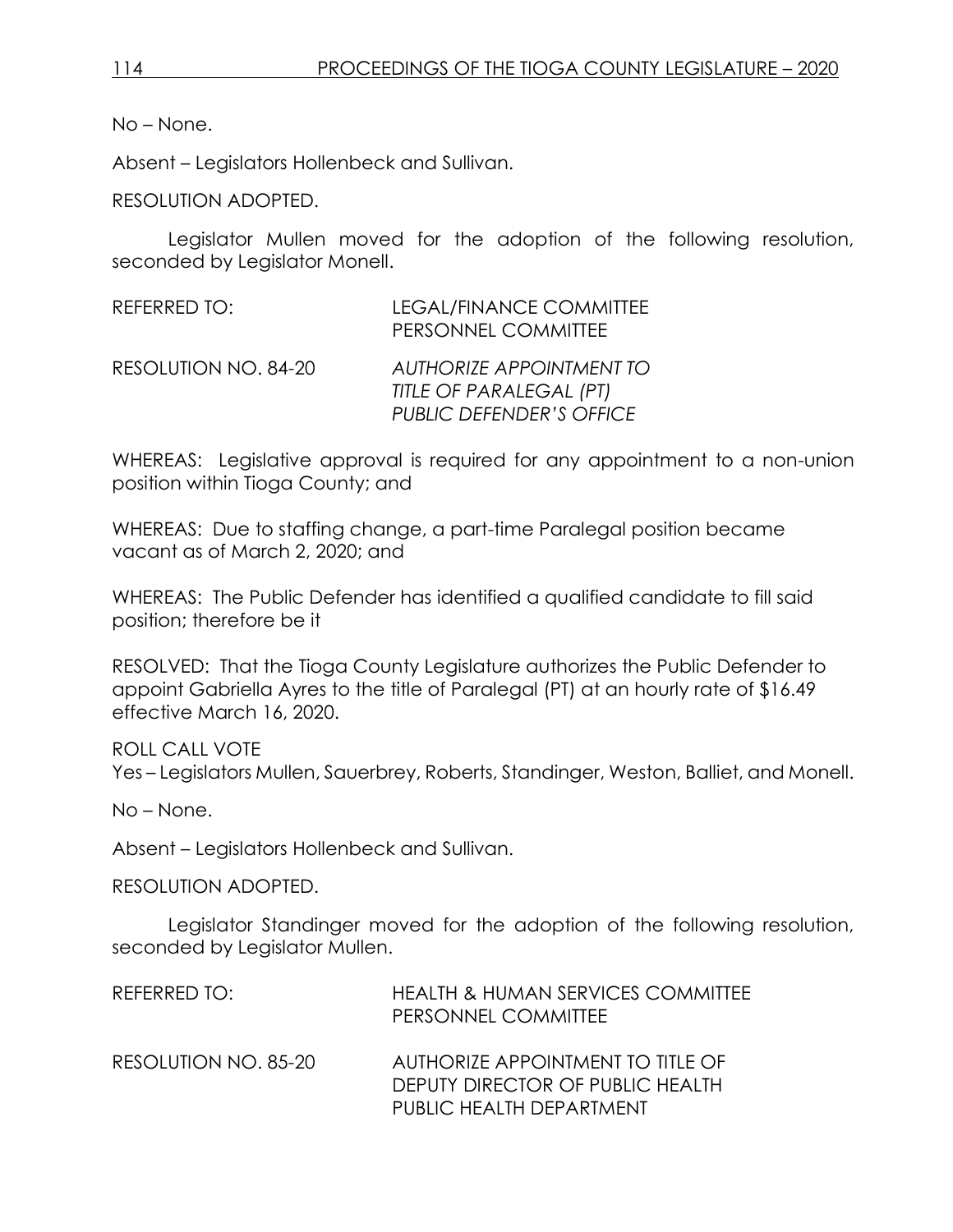WHEREAS: Legislative approval is required for any appointment to a non-union position within Tioga County; and

WHEREAS: Since February 14, 2020, the position of Deputy Director of Public Health has been vacant due to resignation; and

WHEREAS: The Director of Public Health has an immediate need to appoint a replacement to said vacancy and has identified a candidate who is both qualified and willing to accept this appointment; therefore be it

RESOLVED: That the Director of Public Health is authorized to provisionally appoint Heather Vroman to the title of Deputy Director of Public Health at an annual nonunion salary of \$65,000.00 effective March 14, 2020, pending successful completion of civil service examination requirements.

ROLL CALL VOTE

Yes – Legislators Mullen, Sauerbrey, Roberts, Standinger, Weston, Balliet, and Monell.

No – None.

Absent – Legislators Hollenbeck and Sullivan.

RESOLUTION ADOPTED.

Legislator Roberts moved for the adoption of the following resolution, seconded by Legislator Standinger.

| REFERRED TO:         | <b>PUBLIC WORKS COMMITTEE</b><br>PERSONNEL COMMITTEE |
|----------------------|------------------------------------------------------|
| RESOLUTION NO. 86-20 | AUTHORIZE POSITION RECLASSIFICATION<br>PUBLIC WORKS  |

WHEREAS: Legislative approval is required for any position reclassification; and

WHEREAS: On December 10, 2019, the Personnel Department received a position description questionnaire from Lynn Quick, Accounting Associate II (CSEA SG V, \$29,918), who works within the Department of Public Works; and

WHEREAS: A desk audit resulted and involved the review of work tasks performed by the employee within said department; and

WHEREAS: The Personnel Officer has made a final determination that due to the type of work assigned to Ms. Quick and her level of autonomy in carrying out those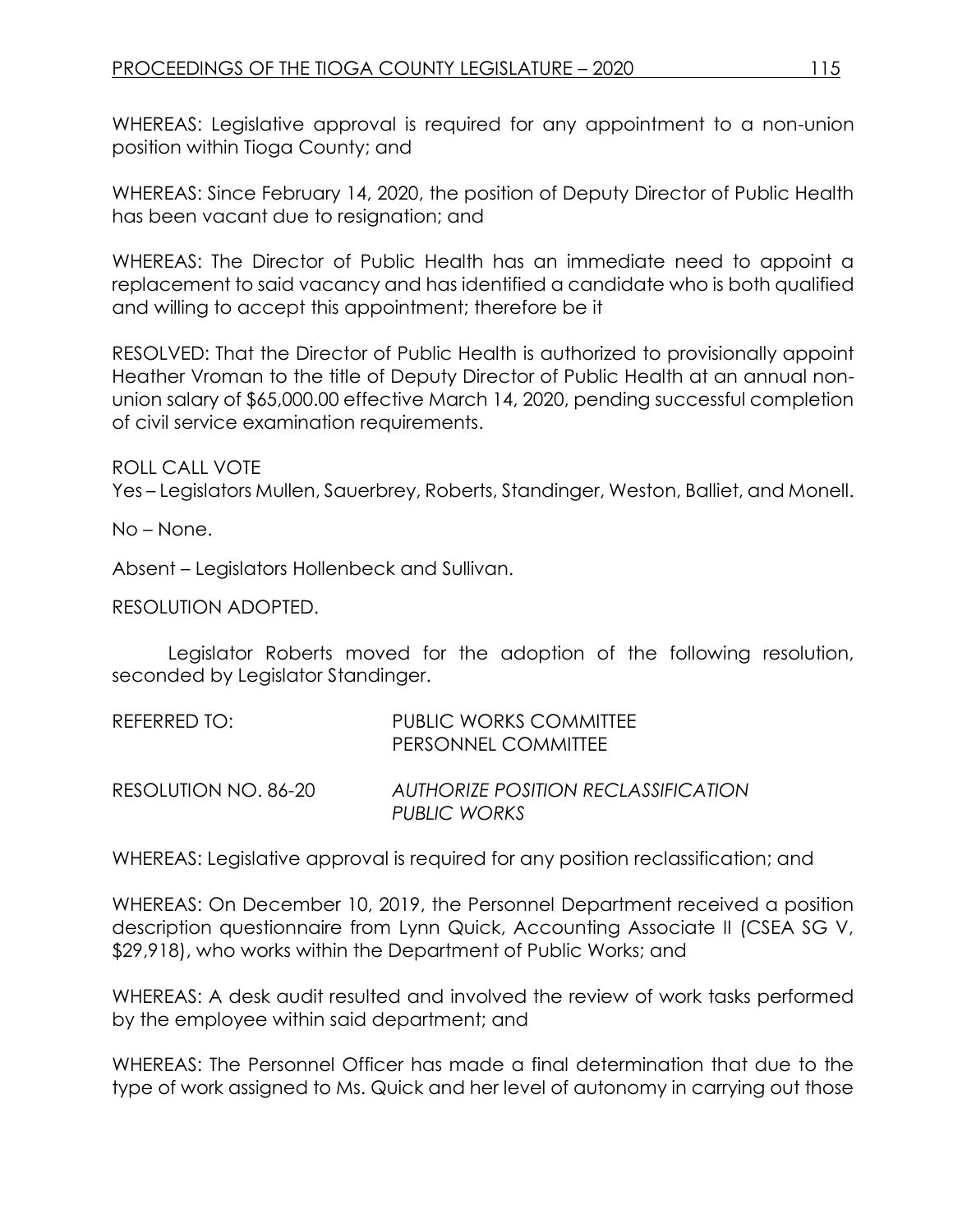assignments demonstrates sufficient justification to reclassify her title in order to accurately reflect the work performed; therefore be it

RESOLVED: That Lynn Quick's position, Accounting Associate II (CSEA SG V, \$29,918), shall be reclassified to Accounting Associate III (CSEA SG VII, \$36,622) effective retroactive to December 10, 2019; and be it further:

RESOLVED: That Ms. Quick shall be appointed from an appropriate eligible list and shall receive an annual salary adjustment of \$6,508 from December 10, 2019 – December 31, 2019; and be it further:

RESOLVED: That Ms. Quick shall receive an annual salary increase of \$6,704 added to her current annual salary effective retroactive to January 1, 2020.

ROLL CALL VOTE Yes – Legislators Mullen, Sauerbrey, Roberts, Standinger, Weston, Balliet, and Monell.

No – None.

Absent – Legislators Hollenbeck and Sullivan.

RESOLUTION ADOPTED.

Legislator Roberts moved for the adoption of the following resolution, seconded by Legislator Standinger.

| REFERRED TO:         | <b>PUBLIC WORKS COMMITTEE</b><br>PERSONNEL COMMITTEE                         |
|----------------------|------------------------------------------------------------------------------|
| RESOLUTION NO. 87-20 | CREATE AND FILL HIGHWAY WORKER<br>(SEASONAL) POSITION<br><b>PUBLIC WORKS</b> |

WHEREAS: There will be a need for the Highway Department to employ one seasonal Highway Worker (Seasonal) for 2020; and

WHEREAS: The Commissioner of Public Works has budgeted money to cover expenditures of such employment; therefore be it

RESOLVED: That the Commissioner of Public Works is hereby authorized to create and fill one (1) temporary full-time Highway Worker (Seasonal) position effective April 1, 2020 through October 9, 2020 at an hourly rate of \$11.80 (minimum wage), however no more than 847 hours may be worked April 1, 2020 – October 9, 2020.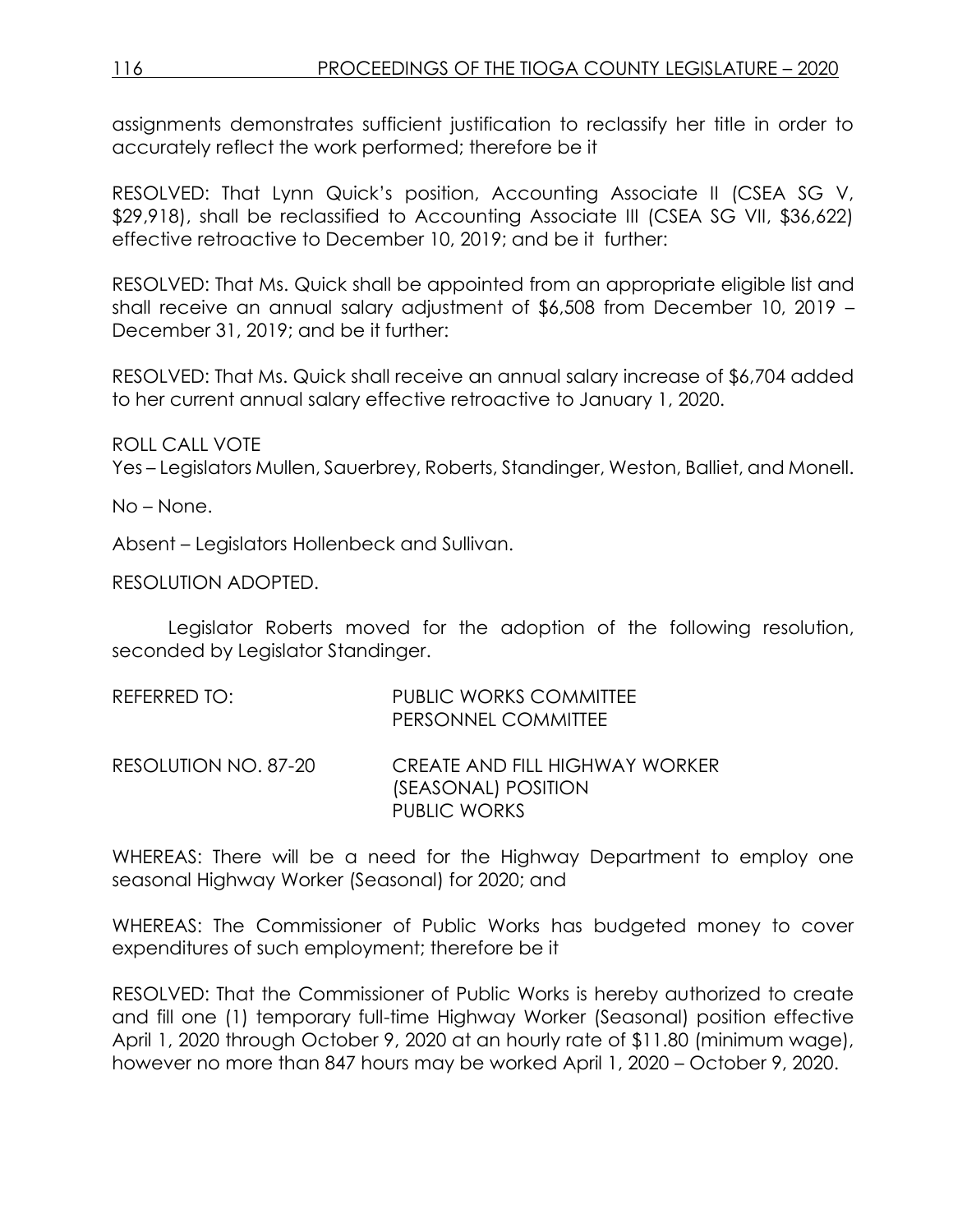ROLL CALL VOTE

Yes – Legislators Mullen, Sauerbrey, Roberts, Standinger, Weston, Balliet, and Monell.

No – None.

Absent – Legislators Hollenbeck and Sullivan.

RESOLUTION ADOPTED.

Legislator Mullen moved for the adoption of the following resolution, seconded by Legislator Standinger.

| REFERRED TO:         | <b>PUBLIC SAFETY COMMITTEE</b><br><b>PERSONNEL COMMITTEE</b> |
|----------------------|--------------------------------------------------------------|
| RESOLUTION NO. 88-20 | RESCIND RESOLUTION #67-20                                    |

WHEREAS: Resolution #67-20 authorized a salary above base for a prospective new hire in recognition of his years of service in the field; and

WHEREAS: The candidate, Anthony Ormsby, is not transferring to Tioga County Sheriff's Office; therefore be it

RESOLVED: That Resolution #67-20 is hereby rescinded.

ROLL CALL VOTE Yes – Legislators Mullen, Sauerbrey, Roberts, Standinger, Weston, Balliet, and Monell.

No – None.

Absent – Legislators Hollenbeck and Sullivan.

RESOLUTION ADOPTED.

Legislator Monell made a motion to bring forth one late-file resolution for Legislature consideration, seconded by Legislator Mullen. Motion carried.